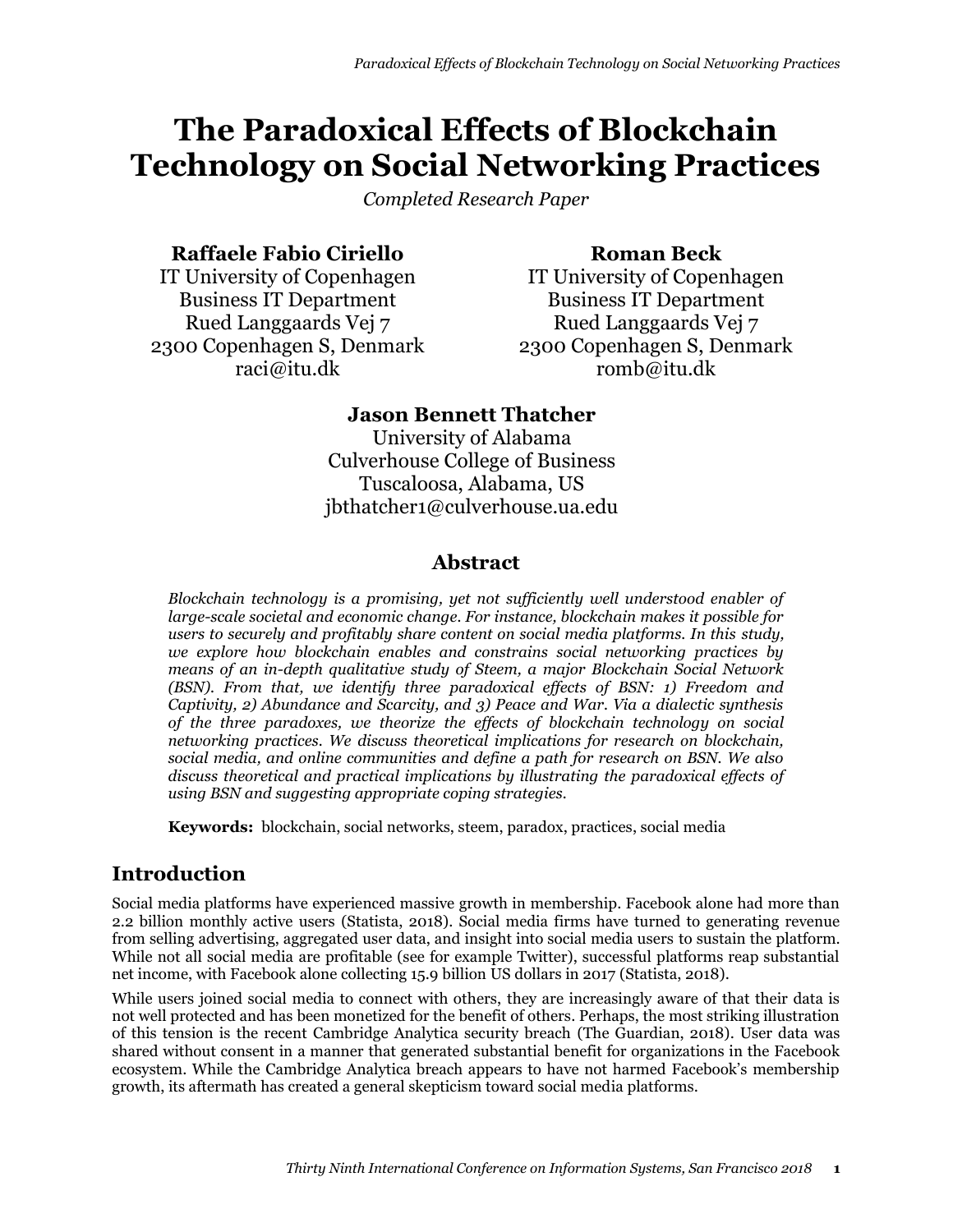Consequently, an increasing number of critics have called for users to stop or boycott major social media platforms. Citing Facebook's push to monetize data at all costs, for instance, Apple's co-founder Steve "Woz" Wozniak announced he was leaving Facebook, as the platform simply had not realized its potential to create a secure environment for social interaction (CNBC, 2018). Ironically, the initial promise of decentralized and secure information sharing, led to centralization of profits, power, and control in a few social media platforms and offered little more than "likes" as compensation to users. While social media platforms such as Facebook, Twitter, Instagram and the like, are barely entering their second decade, a study published by Forbes magazine suggests that user engagement on Facebook dropped by 30 % annually in the last years (Forbes, 2017a).

Given distrust in platform providers, declining use, and the growth of new technologies, some suggest that we are at the brink of entering a post-social media era, where we will see new forms of secure social interactions and value distributed across all users of platforms (Forbes, 2018, 2017b). Citing blockchain startups like Steem (steem.io, steemit.com), they point to the potential of decentralized, user-controlled social media that also allows for compensating users for valuable contributions. Simply put, rather than benefiting just a few owners of social media platforms, blockchain technology makes it possible for users to share data in a secure and profitable way.

A Blockchain Social Network (BSN) can be defined as a decentralized social media platform that provides a reward mechanism for the creation, curation, and consumption of user-generated online content, here understood as social networking practices. Through their contributions, users gain reputation and wealth in form of tokens. Very similar to cryptocurrencies, those tokens are exchangeable and can be converted into fiat money, such as US Dollars. In other words, BSN are instantiations of a blockchain economy that allow for protecting intellectual property while enforcing a revenue model that operates on a global scale. As such, BSN may have unprecedented effects on social networking practices that require forward-looking critical reflections. Our aim is to study how BSN are shaping social practices in globally distributed and decentralized communities. Thus, we raise and address the guiding research question:

*How does blockchain technology enable and constrain social networking practices?*

Through an exploratory qualitative study at Steem, a major BSN platform, we dialectically synthesize three paradoxical effects, namely 1) Freedom and Captivity, 2) Abundance and Scarcity, and 3) Peace and War. We theorize the paradoxical effects of blockchain technology on social networking practices and discuss implications for theory and practice.

The remainder of this paper is structured as follows. We summarize the background literature on blockchain technology and characteristics of BSN in the following chapter. Next, we introduce our research approach and our use of paradoxes as analytical lens. In the results section, we present the empirical results of our study in the form of three opposing theses and antitheses, followed by a dialectic synthesis of the paradoxes and a discussion of their theoretical and practical implications. The paper concludes with summing up the key takeaways of the study.

# **Literature Background**

## *Blockchain Technology*

Blockchain technology has gone a long way since an anonymous individual or a group of people under the pseudonym Satoshi Nakamoto released the Bitcoin white paper in 2008 (Nakamoto, 2008). Bitcoin became one of the first and most widely known instantiations of a blockchain-based payment system but its underlying technology, blockchain, enables an array of applications aside from payments (Nærland et al., 2017). Blockchains use smart contracts to execute decentralized governance system (cf. Beck et al., 2018) within distributed user communities to manage and reward content creation, curation, and consumption. At the same time, smart contracts can protect individual property rights, enforce revenue streams, and may resolve network issues by a voting mechanism to resolve them without depending on trusted centralized authorities.

A blockchain consists of a virtual chain of blocks, each of which contains a unique identifier (called hash) and information such as monetary transactions, contracts, or other documents as well as a unique identifiers. A blockchain runs on an intermediary-free distributed network of computers (called nodes) who collectively validate the information to go into a block or not. Reaching a consensus of what information to place in the block is necessary to minimize the possibility of accepting incorrect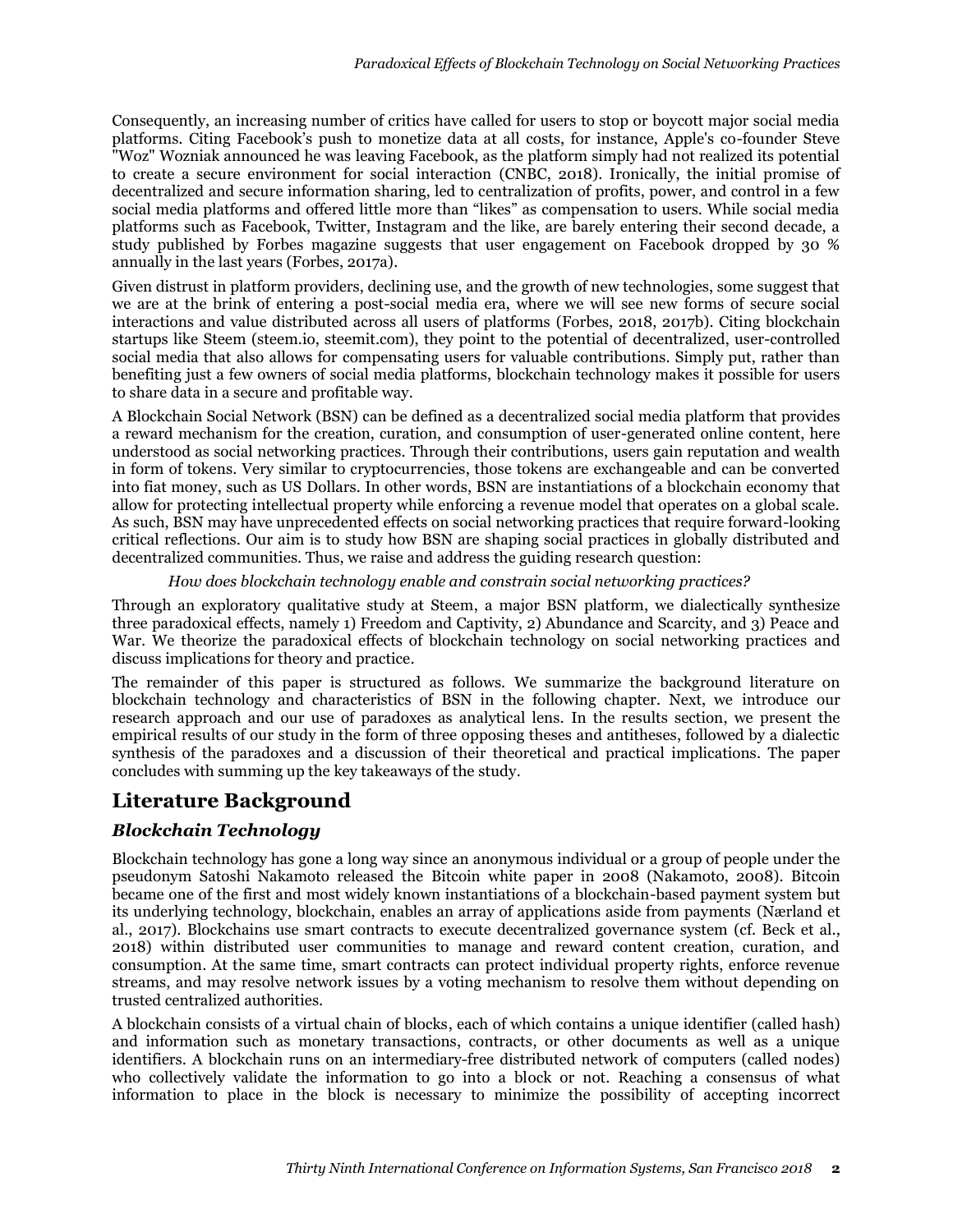information, as the majority of nodes would reject the block without the need for a central entity (Peters and Panayi, 2016). A malicious actor who tries to override the blockchain would require a significant amount of computational power, which in theory is possible but with today's technology considered prohibitively expensive. Due to this distributed network of trusted nodes, the blockchain technology eliminates the need for a 3rd party intermediary to validate peer-to-peer transactions, thereby enabling secure and transparent transactions operating on a decentralized network (Samelson, 2017).

#### *Characteristics of Blockchain Social Networks*

While social media and its commercial applications are established (Benthaus et al., 2016), Blockchain Social Networks are an emerging class of social media platforms. Thus, to clarify the effects of blockchain technology on social networking practices, it is first necessary to identify its characteristics in this context. We focus our analysis on Steem, a major BSN. Launched in 2016, Steem has a user base of about 1 million registered accounts and a market capitalization of up to 2 billion USD (CoinMarketCap, 2018), making it one of the first and largest BSN of its kind. Other notable examples of BSN include Synereo, Nexus, ReddCoin, Minds, InDorse, and Dock.

Steem is built on three principles: 1) Everyone who contributes to a venture should receive ownership, payment, or debt from the venture. 2) All forms of capital are equally valuable, so members who contribute their time and attention to the platform are as valuable as those who contribute cash. 3) A community produces products to serve its members (Larimer et al., 2017). Based on analysis of white papers, news articles, and Steem-provided documents, we identified six characteristics of Steem: *1) Openness, 2) Irreversibility, 3) Decentralized Rewarding System, 4) Incentivized Mutual Evaluation, 5) Rate-limited Weighted Voting, and 6) Public Reputation System.*

*Openness:* Steem is an open source social media platform that enables the creation, curation, and consumption of multimedia content. Content creation and curation require registering for a Steem account, but content is openly accessible for unregistered users. Account creation is free to anyone regardless of age, gender, and social, regional, or ethnic background. Moreover, Steem is a public and permissionless blockchain database, where block producers (so-called witnesses) are elected by the community of Steem users. The blockchain database itself can be accessed by an unbounded number of user interfaces, and there are already over 50 Steem interfaces and related projects. Furthermore, the creators of Steem announced to release the so-called Smart Media Token (SMT) platform, which aims at enabling publishers to create customized tokens that help monetize content and grow communities (SMT Whitepaper, 2018).

*Irreversibility:* Due to the immutability of transactions on the public-permissionless Steem blockchain, all content is stored permanently once posted on Steem. This includes upvotes, flags, follows, unfollows, posts, re-shares, comments, token transfers, account balances, and other kinds of user trace data. Blockchain explorers, such as steemdb.com and steemd.com, allow everyone to analyze that data.

*Decentralized Rewarding System:* The Steem blockchain uses a decentralized rewarding system that calculates the value of contributions via three native tokens:

- *STEEM:* The STEEM token is a liquid cryptocurrency that Steem users can transfer to each other as a form of payment. STEEM is the fundamental unit of account on the Steem blockchain from which the other tokens derive their value. STEEM can be traded for other cryptocurrencies on external exchanges.
- *STEEM Power (SP):* SP is an access token that grants its holders voting power within Steem. Users can convert their STEEM into SP by committing them to a vesting schedule - a process called *powering up*. SP is non-transferable and can only be withdrawn by converting the SP back to liquid STEEM in 13 equal weekly payments - a process called *powering down*. Users can delegate their SP to others, allowing the receiving user to use their voting power while keeping the SP in their own account.
- *Steem Blockchain Dollar (SBD)*: The SBD is designed to provide a cryptocurrency with stable value. SBD are created by a mechanism similar to convertible notes, which are short-term debt instruments that can be converted to ownership at a rate determined in the future. STEEM can be viewed as ownership in the Steem community whereas SBD can be viewed as a debt denominated in any commodity or currency.

According to the official website (steem.io), the Steem blockchain has paid out over 40 million US dollars' worth of token rewards to users around the globe. Steem rewards contributions with cryptocurrency,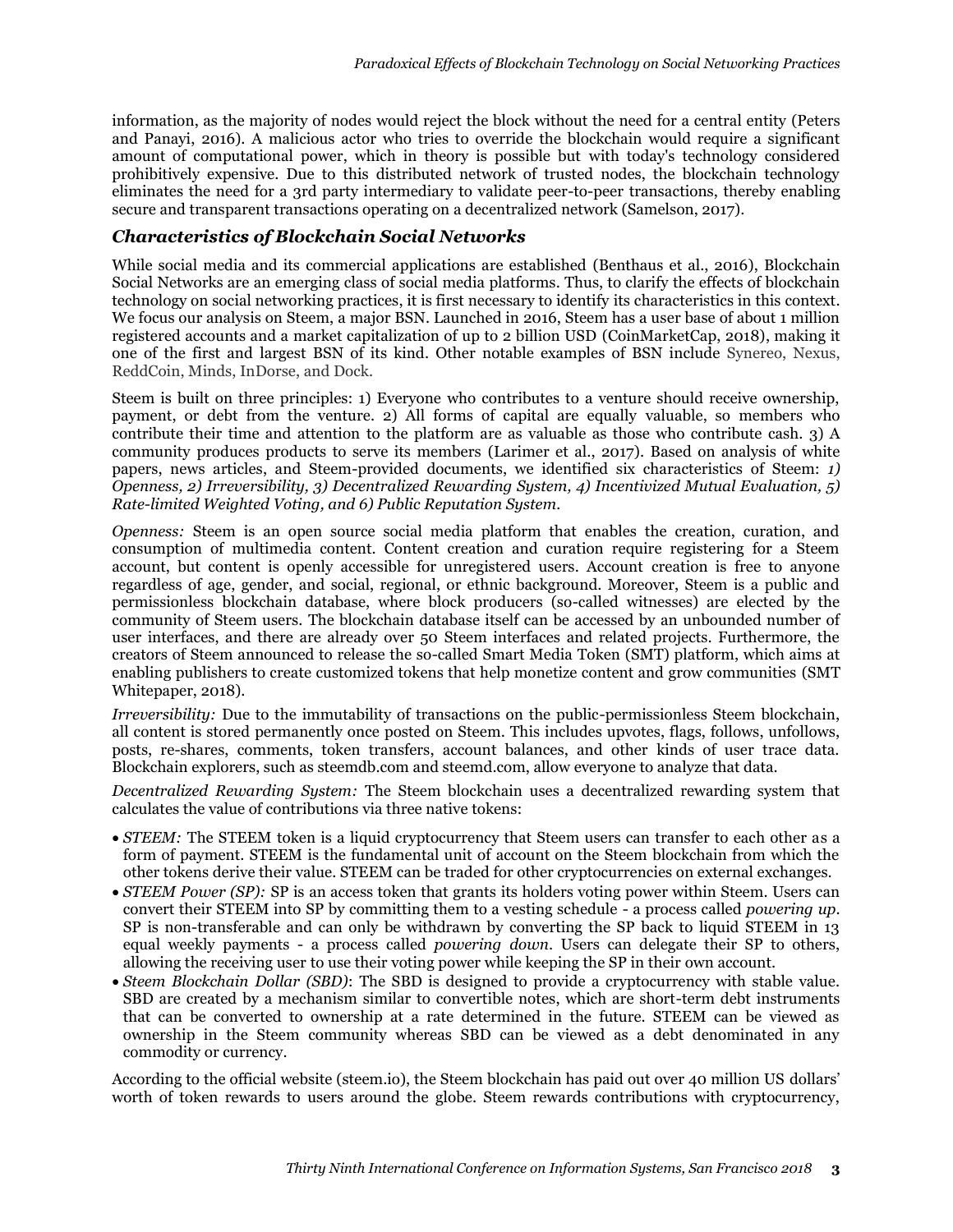enabling creators to monetize their content. The Steem blockchain has a Delegated Proof of Stake (DPoS) consensus mechanism where users with a high stake have more power over the distribution of the tokens than users with a smaller stake. Contrary to blockchains with a Proof of Work mechanism, such as bitcoin, tokens in a DPoS blockchain are created at a fixed rate, in the case of Steem every three seconds. The Steem blockchain creates new tokens at a decreasing inflation rate, currently at 9.5% per year. The inflation rate continues to decrease by 0.5% per year until it reaches a stable rate of 0.95% in the year 2037. Out of the total supply of created tokens, Steem allocates 10% to the block producers and 15% to holders of STEEM Power. The remaining 75% of generated tokens are allocated to the reward pool (Steem Bluepaper, 2017).

*Incentivized Mutual Evaluation:* Steem incentivizes users to constantly, openly, and transparently evaluate each other. Users can earn a share of the reward pool by creating content and curating content, here understood as posting and upvoting. The Steem blockchain utilizes a community-based voting mechanism whereby the users are incentivized to collectively determine how much an author should be paid for a post. 75% of the post payouts go to the post creator, the remaining 25% are split among the post curators. That means that users do not have to pay out of their own pocket to reward authors. Instead, users "get paid for figuring out who should get paid" (Larimer et al., 2017, p. 29).

*Rate-Limited Weighted Voting:* Users have a fixed daily allowance of votes that they can use to increase the value of a post by upvoting it. The blockchain utilizes the number of upvotes, weighted by SP, to determine how much of the reward pool gets distributed to a post. Every full vote drains 10% of the remaining voting power, but partial voting is possible (e.g., 10 votes at 100% voting power or 20 votes at 50% voting power, etc.). Voting power automatically recharges at 20% per day. In addition, users can use their voting power for flagging content. Flagged content will be hidden from the user interface, but it will still remain permanently stored on the blockchain. Content creators who get flagged face reduced earnings and decreasing reputation scores, but they cannot be prevented from posting on the blockchain.

*Public Reputation System:* Steem has a reputation system that calculates a user's incoming votes to determine their level of influence, their visibility, and ultimately their financial earnings on the platform. Everyone's reputation score, account balance, even individual post payouts and transactions are publicly and prominently displayed as status indicators for everyone else to see, including non-registered users.

# **Research Method**

To gain novel insights from analyzing the effects of blockchain technology on social networking practices, we conducted an exploratory qualitative study at the major BSN Steem to obtain a rich understanding of the phenomenon from a participant's perspective. We took an iterative approach to data collection and analysis until a coherent picture emerged, moving back and forth between theories and the different interpretations of the field material that we obtained from social constructions, such as language, shared meaning, documents, tools, and other artifacts (Klein and Myers, 1999). Following principles of interpretive field research (Walsham, 2006, 1995), we iteratively refined emerging concepts through systematic data generation and conceptualization.

## *Relationship with the Research Site*

Our engagement with the research site followed an unconventional approach, since there was no welldefined company or organization where we could conduct interviews and observations. Inspired by virtual ethnography studies (e.g. Sarker and Sahay, 2004), we initiated our research process by formulating the problem (Van de Ven, 2007), designing the field study (Walsham, 2006), and engaging in intertwined data collection and analysis to generate theoretical insights from our data. We chose a single case study to be able to study the phenomenon in depth. Our data sampling methods were closely aligned with our preconceptions about opportunities and challenges in blockchain ecosystems but were otherwise open to allow for the analysis and emergence of new theoretical insights (Walsham, 2006). This paper's specific research question emerged according to our deepening understanding and data conceptualization.

#### *Data Collection*

In collecting our data, we iteratively selected, collected, and analyzed data slices according to what was necessary to construct the emerging theory (Walsham, 2006, 1995). Following the idea of triangulation (Silverman, 2006, p. 291), we relied on multiple sources of evidence to integrate multiple interpretations into a coherent picture (Klein and Myers, 1999). This included interviewing selected participants, as well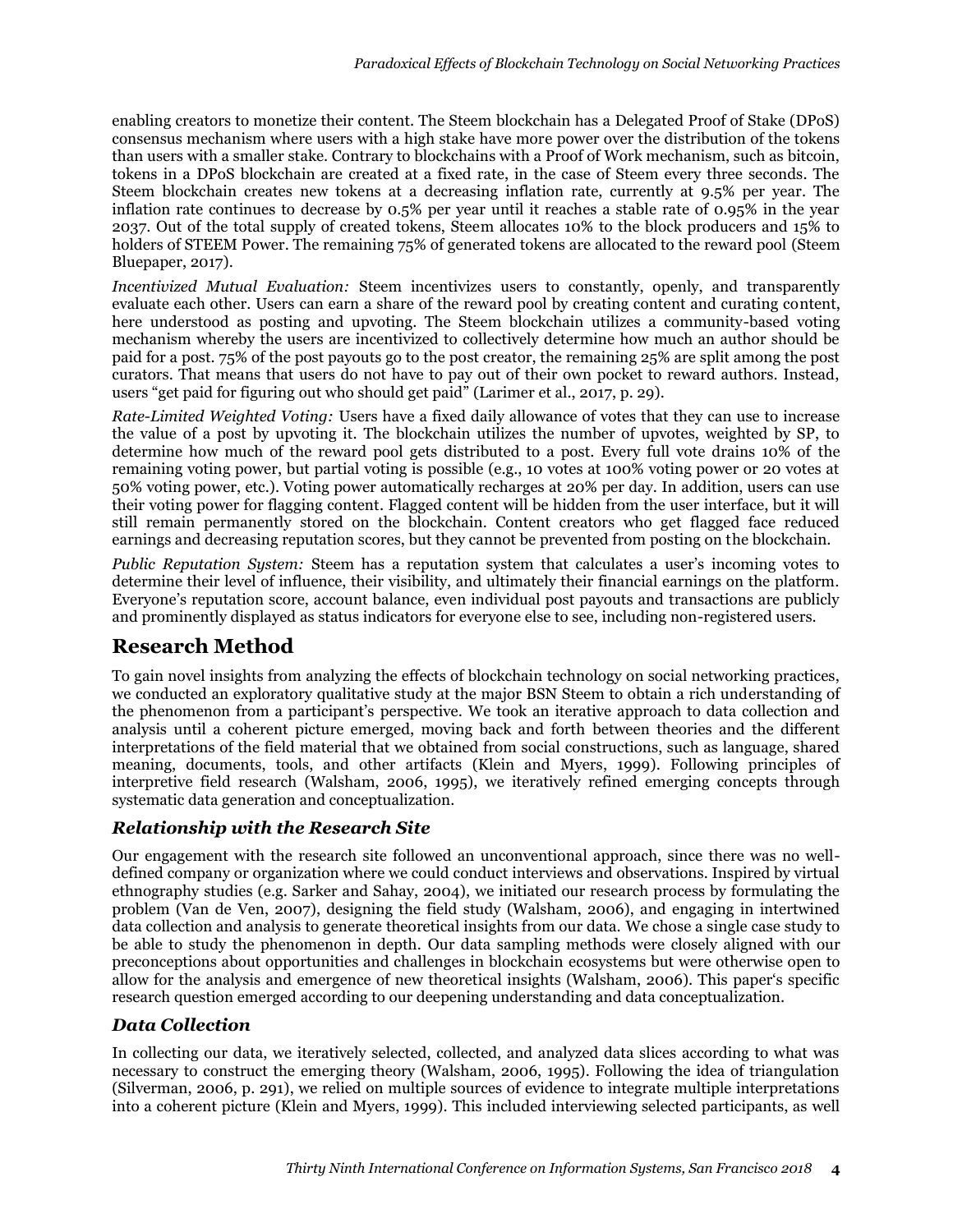as collecting and analyzing Steem posts and other online interactions between users, such as comments and chats. For instance, we read a number of posts, which some of the interview participants sent us or mentioned during the interview, to obtain more background information about the participants and stay informed about relevant discourses on Steem. The first author of this paper was responsible for collecting all data from Steem to ensure consistency in the data collection process.

In order to interview people who are current active users and reasonably experienced with using Steem, we selected interview partners with a Steem account older than 3 months, a reputation level higher than 50, a minimum of 250 STEEM Power, and minimum 300 total posts, out of which minimum 30 posts had to be created in the last three months. We conducted 13 appreciative interviews via Skype video call, ranging from 30 to 90 minutes. In appreciative interviewing, questions are framed to evoke reflections on personal experiences, setting the stage for imagining pathways to desirable futures (Schultze and Avital, 2011). The sessions started with a retrospective discovery of the participant's past experiences with using Steem. The interview gradually developed into a prospective discussion of how the use of Steem could be improved to better support social networking practices.

| Total #            | <b>User Category</b>                                                                    | Gender               | <b>Residence</b>                                | <b>Occupation</b>                                                          | <b>Duration</b><br>(minutes)                            | Codes                                              |
|--------------------|-----------------------------------------------------------------------------------------|----------------------|-------------------------------------------------|----------------------------------------------------------------------------|---------------------------------------------------------|----------------------------------------------------|
| 13 Inter-<br>views | Content Creator: 10<br>Content Curator: 7<br>Core Developer: 5<br>Platform Innovator: 4 | Male: 8<br>Female: 5 | Europe: 6<br>America: 5<br>Africa: 1<br>Asia: 1 | Steem as full-time<br>employment: 9<br>Steem as a part-time<br>activity: 4 | <b>Total: 704</b><br>$-Avg: 54$<br>-Min: 30<br>-Max: 90 | Total: 1050<br>$-Avg: 80$<br>-Min: 37<br>-Max: 157 |

**Table 1 - Overview of Interviews**

By interviewing a wide range of participants with different roles and from different units, we could document multiple interpretations of the actions under study (Klein and Myers, 1999). Table 1 provides an overview of the interviews. Users could fall into multiple different categories, including:

- *Content Creators:* People who create original content and publish it on the Steem blockchain. Includes artists, photographers, musicians, writers, bloggers, vloggers, etc.
- *Content Curators:* People who browse, collect, compile, and share original content published on the Steem blockchain. Includes contest organizers, curation services, etc.
- *Platform Innovators*: People who build innovative services on top of the Steem blockchain. Includes contributors to Steem-based services.
- *Core Developers*: People who power the Steem blockchain and actively develop it further.

We used a semi-structured interview guide to ensure topical focus and consistency, while allowing respondents to freely express their own views (Walsham, 2006). All interviews were recorded and transcribed to capture a full description of what was said and facilitate later in-depth analysis, which allowed us to step back and assess the interpretations of the fellow participants in detail (Walsham, 1995).

#### *Data Analysis and Interpretation*

We analyzed the collected data via qualitative techniques (DeCuir-Gunby et al., 2011). We used a transcription service to transcribe the interviews by following a denaturalized approach, focusing on meaning rather than interviewees' accents (Weston et al., 2001). We cross-checked the transcriptions and imported them into the qualitative data analysis software MAXQDA to initiate an iterative and intertwined process of data-driven coding and theory-driven coding (DeCuir-Gunby et al., 2011). Our data-driven coding process started with generating 1050 tentative data-driven codes from the interviews which we grouped into more aggregated themes. Next, we moved back and forth between data-driven and theory-driven coding by making connections between the emerging themes and related literature on BSN and paradoxes to construct a comprehensive scheme (DeCuir-Gunby et al., 2011). We focused the subsequent analysis on reviewing and revising codes in the context of data and theory. This led us to relate the theory-driven and data-driven codes to one another, through which we realized that BSN offer an array of enabling and constraining characteristics that can lead to ambivalent practices. Thus, we identified the paradoxical effects of BSN as our core category. Consequently, we adopted a paradox lens to dialectically examine the ambivalent effects of blockchain technology on social networking practices, as we explain in the following.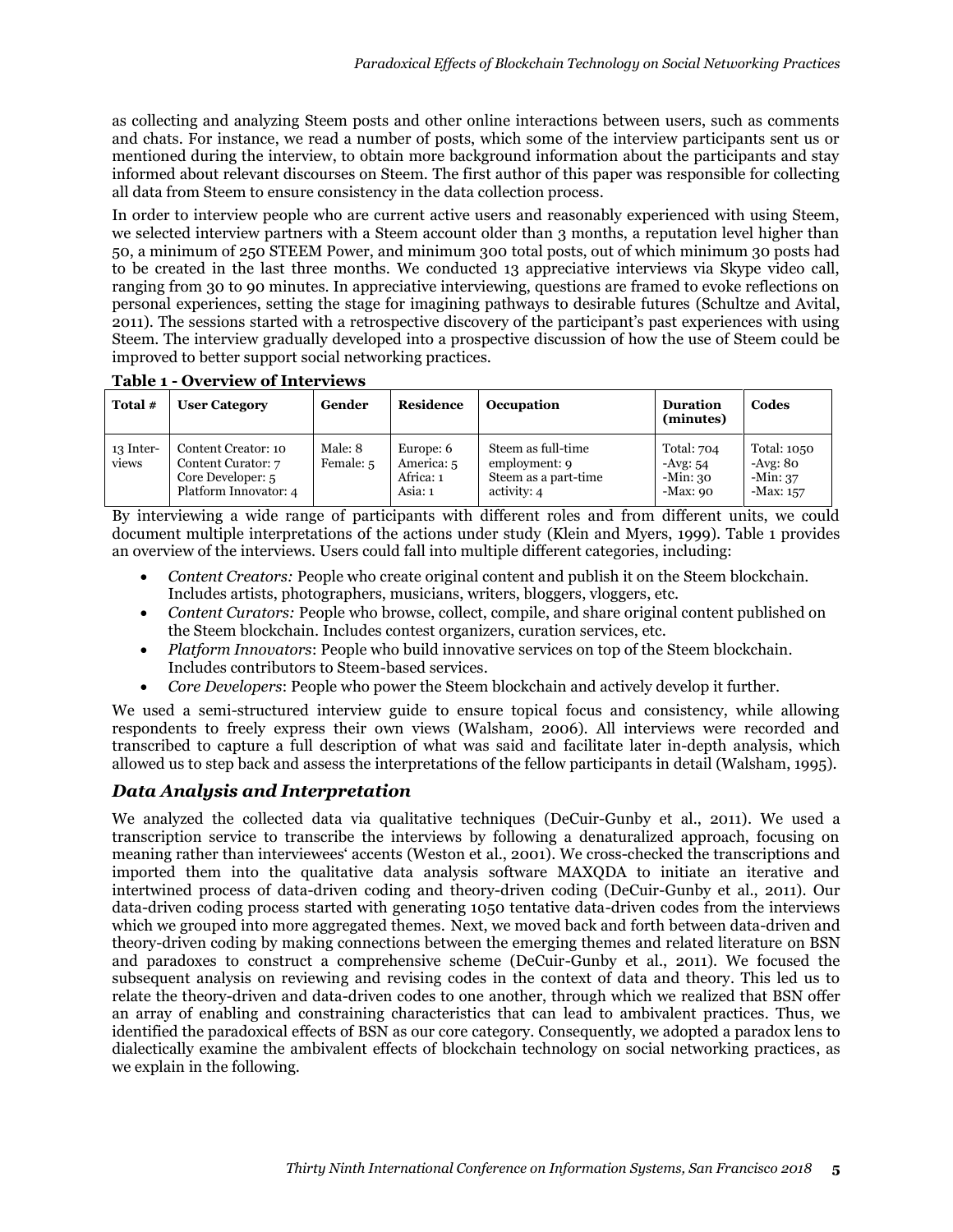#### *Using Paradoxes as Analytical Lens*

Schad et al. (2016, p. 10) define paradox as "persistent contradiction between interdependent elements*"*. This definition emphasizes two properties of a paradox: 1) contradiction between two underlying propositions (A and B) that seem plausible individually but impossible when juxtaposed, and 2) the necessity of responding with coping strategies that embrace the tension simultaneously (Smith and Lewis, 2011). Poole and Van de Ven (1989, p. 565) advocate four such coping strategies: 1) acceptance – keeping A and B separate and their contrasts appreciated, 2) spatial separation – situating A and B at two different levels of analysis, 3) temporal separation – switching between A and B in the same location at different points in time, 4) synthesis – finding a new perspective that eliminates the opposition between A and B (cf. Smith and Lewis, 2011, p. 385).

In information systems (IS) research, paradoxes have been used as rhetorical devices to create appealing tension of the irony and dilemma that digital artifacts embody. For instance, IS scholars have identified paradoxical tensions in the promoting and impeding role of IT in organizational change (Robey and Boudreau, 1999), in the intended and unintended consequences of mobile technology usage (Jarvenpaa and Lang, 2005), the ambidextrous management of IT transformation programs (Gregory et al., 2015), and in the paradoxical effects of digital artifacts on innovation practices (Ciriello et al., 2018).

Despite this growing interest, paradoxes remain a nascent field of study, in which much work is interpretive and exploratory (Smith et al., 2017). Unlike logical paradoxes, which have deep historical roots in Eastern and Western philosophical traditions, socially constructed paradoxes oppose elements that are often somewhat vague, where contradictory elements are embedded in material artifacts, practices, and arrangements (Hargrave and Van de Ven, 2017). Instead of striving for harmony and consistency, looking for theoretical tension and using it in a creative way creates an opportunity to develop more encompassing theories that capitalize on the duality and generative force of paradoxical tension (Eisenhardt, 2000).

Coping with such paradoxical tensions requires people to develop special cognitive abilities, indicating that the paradoxes to be dealt with consist of tensions between distinct yet unified opposed elements that people can often only cope with, rather than resolve (Hargrave and Van de Ven, 2017). We therefore adopt a paradox lens to illustrate the ambivalent practices enabled by blockchain technology and suggest appropriate coping strategies through a dialectic synthesis of the opposing poles.

## **Results: How Steem enables and constrains social networking**

In this section, we identify three paradoxes from the insights obtained in our study and frame each paradox with a short summary. Afterwards, we dialectically examine it, supporting both its thesis and antithesis with data collected at Steem.

#### *Paradox P1: Freedom and Captivity*

From studying social networking practices on Steem, we learned that a BSN can provide freedom and captivity. In this context, freedom is understood as enabling censorship-resistant freedom of speech and creative expression, while captivity is understood as holding people captive in self-exploitation, dependence, and addiction.

#### *Thesis T1 (Freedom): Steem's openness and irreversibility enable censorship-resistant freedom of speech and creative expression.*

As we learned from our study, users can freely express themselves and share whatever content they want on Steem without the threat of any potential kind of censorship. Many users switched to Steem because they felt restricted in their freedom of speech on other social media platforms. Several participants point to experiences where they have seen content, users, and entire communities being marginalized or even removed from social media platforms by a central authority. For instance, one participant criticizes Facebook, Twitter, and YouTube for shadow-banning users as well as demonetization and censorship of content based on rules that are defined by a company and often intransparent for outsiders and users.

"*Somebody in a boardroom is making a decision about what people can freely discuss on YouTube. And if you are out of the bounds of a loud conversation, your content is now demonetized. So whether that's censorship or not, the effect is, that content stops being produced there."* [i1, Core Developer, USA]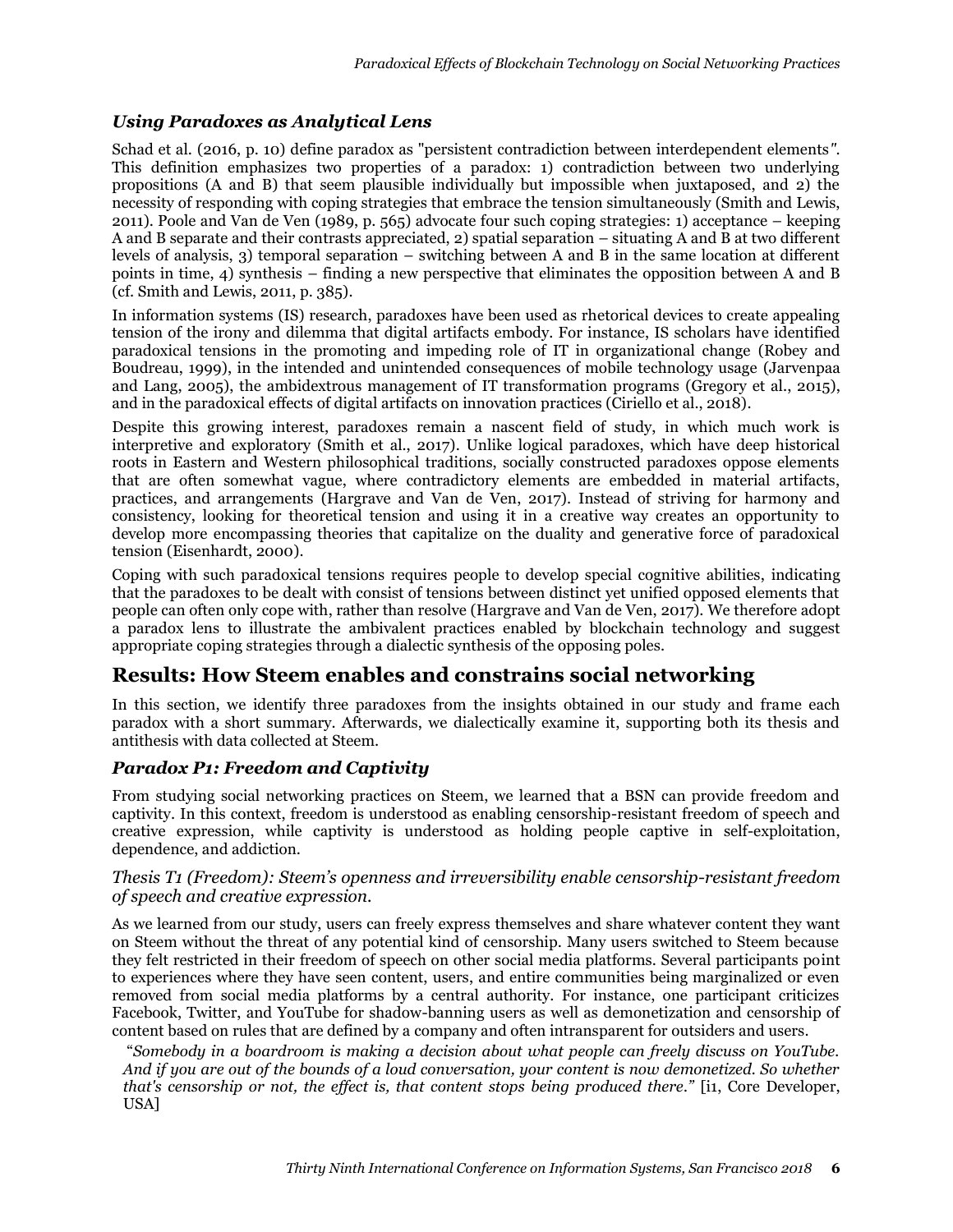In contrast to centrally governed social media platforms, the visibility and monetization of content on Steem follows community-based mechanisms that are transparent for everyone to see in the blockchain.

"*On Steem, those are community decisions by community rules that are transparent on the blockchain. (...) So ultimately, I can go share whatever I want on this blockchain and have it stored immutably, forever, as long as Steem exists. And for that reason, I think that it is a bastion of free speech(...). I feel like my voice is protected along with everybody else's.* " - [i1, Core Developer, USA]

Our data further shows that this censorship-freeness makes Steem particularly attractive in places with restricted freedom of speech and internet censorship, because the Steem blockchain is essentially just a distributed database that can be accessed by an open ended number of platforms - and there are already dozens of Steem interfaces. As two participants explain:

*"They can't really ban it in China. (...) It's something that, even when you ban it, it doesn't really go away. (...) The Steem blockchain gives me direct, live access to better quality content, but it also enables me to have the possibility to have better and deeper interactions with people who create that content.*" [i9, Content Creator, China]

"*You have the decentralized database, and you can basically decide which gateway you use to access the database. Let it be Steemit.com, let it be Busy.org, or any other platform. So with one account, you can go on all these platforms, you can use it, and also all the Steem power you gain, you can use it on any platform.*" [i10, Content Curator, Netherlands]

Some users see improved copyright attribution as another positive side effect of the immutability of content on Steem, because content creators are able to point to a public record with timestamp showing proof that the content originated from a particular user at a particular point in time.

"*For me, it's as good as copyrighting. It's just a free and open platform. So anything I put on there (...) belongs to that account. As long as nobody has the keys to that account, that's my account.*" [i9, Content Creator, China]

In sum, there is significant engagement and enthusiasm among Steem users, who see potential in BSN to provide users with greater freedom than centrally governed social media platforms.

"*It forces you to think for yourself. (...) In a sense, being part of a decentralized organization like Steem helps you understand that the consequences you experience in your life are based on what you do, not on what others are doing.*" [i5, Core Developer, Romania]

*Antithesis AT1 (Captivity): Steem's irreversibility, incentivized value distribution, and mutual evaluation system can hold people captive and can lead to self-exploitation, dependence, and addiction.*

As we learned from our study, the immutability of the Steem blockchain lays a foundation for freedom of speech, it also opens opportunities for malicious actors to spread problematic content. While we have not observed malicious behavior on BSN, such abuses have occurred on blockchain applications. If someone wants to engage in cyber crimes, there is virtually no mechanism in place to prevent that. In addition, like other cryptocurrencies, the Steem cryptocurrency resists central regulation and can be used to fund illegal activities. Some respondents point to thinkable scenarios of abuse of Steem, as one participant explains:

"*I like the idea behind not being able to censor things, but the negative consequence is that people can just put up whatever they want, and you can't do anything about it. (...) So if you're going to put pornographic pictures of kids up, they're up there. You can't take it down. And because of the anonymity, you can't necessarily find those people that are putting it up either.*" [i3, Content Curator, Panama]

In addition, Steem's irreversibility may make users feel captivated by the lacking possibility to edit or delete content at a later point in time. Users may regret things that they posted at some point, but there is no way to change the past on Steem. As one participant explains:

"*The negative thing is that you can't delete anything. Nothing ever gets deleted. Whatever you post on Steemit will never be deleted. Everybody can see everything you have, what you do with your money, whom you send it. It's completely transparent. I think it's a good thing, but at the same time if, let's say, I wanted some privacy, you can't really have that."* [i2, Content Creator, UK]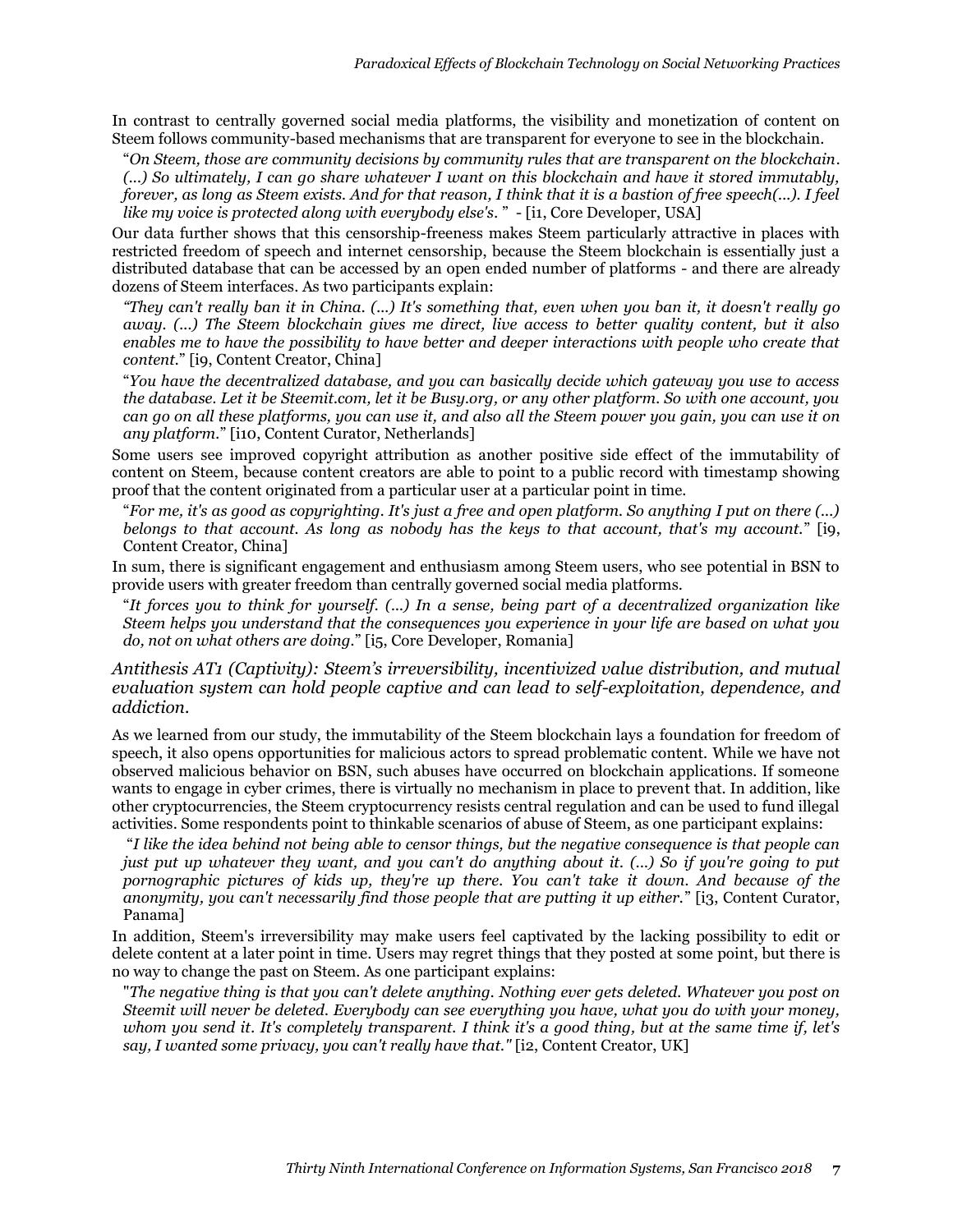This may at some point also clash with data protection regulations, such as the "right to be forgotten"<sup>1</sup> rule that is implemented in various states. The only moderation mechanism in place is the flagging system, which enables users to hide content from being displayed in the user interface, but the content itself will remain permanently stored on the blockchain. While content creators who get flagged face negative consequences, such as reduced earnings, they cannot be prevented from posting. Yet, our respondents seem optimistic and unconcerned about this issue, as they think of it as a tradeoff of freedom of speech, which would not be limited to Steem only. Other respondents argue that Steem's incentive mechanisms prevents malicious behavior more effectively than other platforms:

"*I think that, when you live in a free society, there are going to be some bad actors, and you have to figure out ways to deal with them. Mostly, that's by making sure that they earn no rewards, that their posts are hidden, but I don't think that's a problem just to Steem. You can post these things in other places. So, I think the trick is to go teach people a better way of life (...) and show them that there are positive financial implications if you are posting thoughtful content.*" [i1, Core Developer, USA]

Our data shows that the monetary incentive mechanisms of Steem can be highly captivating, too. On a platform that pays people for their contributions based on the peer evaluation by a community, it is likely that users become financially and emotionally dependent on monetary rewards and forms of gratification, such as likes and comments. Steem is still too new to make statements about the long-term effect of such incentives on users, but it is thinkable that they can lead to addictive behavior found on other social media platforms. Many respondents state that they spend a considerable amount of their time on Steem, often even exceeding the amount of time they would actually like to spend on it:

"*I feel bad when I feel like I should be on Steemit instead of doing something else.*" [i9, Content Creator, China]

"*Steemit has become a huge portion of my life. It's actually a little shocking. (...) I've never seen something like this.* "[i4, Core Developer, Canada]

"*I spend too much goddamn time on it. I am on Steemit way too much.*" [i12, Content Curator, USA]

Some respondents are particularly concerned about the effects of Steem on young people who have not yet finished their education:

"*Steemit is time consuming. When students join, it takes much of their time and allows them to forget about their education. So, when they start earning from Steemit, the drive for education will no longer be there.*" [i7, Content Creator, Nigeria]

Other respondents point to another problematic practice whereby Steem acts as a gateway to cryptocurrencies. While Facebook and Google have recently banned cryptocurrency advertisements, some frequently discussed topics on Steem are cryptocurrencies, market trend analyses, ICOs, buy/sell recommendations, and the like. Many respondents report that Steem was their first cryptocurrency, and that they soon thereafter invested in other cryptocurrencies. In many instances, these posts are overly optimistic and lack basic information on the financial risk involved in investing in cryptocurrencies.

"*Steem was my very first crypto that I ever got into. And then bitcoin. And since then I've invested in all kinds of crypto. I've got a whole portfolio. And it's all because of Steemit. So Steem has basically opened a whole new door to me.*" [i11, Content Curator, Mexico]

#### *Paradox P2: Abundance and Scarcity*

From studying social networking practices on Steem, we learned that a BSN can provide abundance and scarcity. In this context, abundance is understood as enabling people to turn their passions into a profitable profession, while scarcity is understood as enabling highly skewed distribution of wealth that can lead to a high dependence of most users on a few wealthy others. The decentralized rewarding system in Steem has the potential to provide people around the globe with access to greater financial autonomy but tends to favor few actors with a higher stake, potentially leading to a *rich get richer* problem or, in the worst case, financial collapse.

 $\overline{a}$ 

<sup>&</sup>lt;sup>1</sup> cf. https://en.wikipedia.org/wiki/Right\_to\_be\_forgotten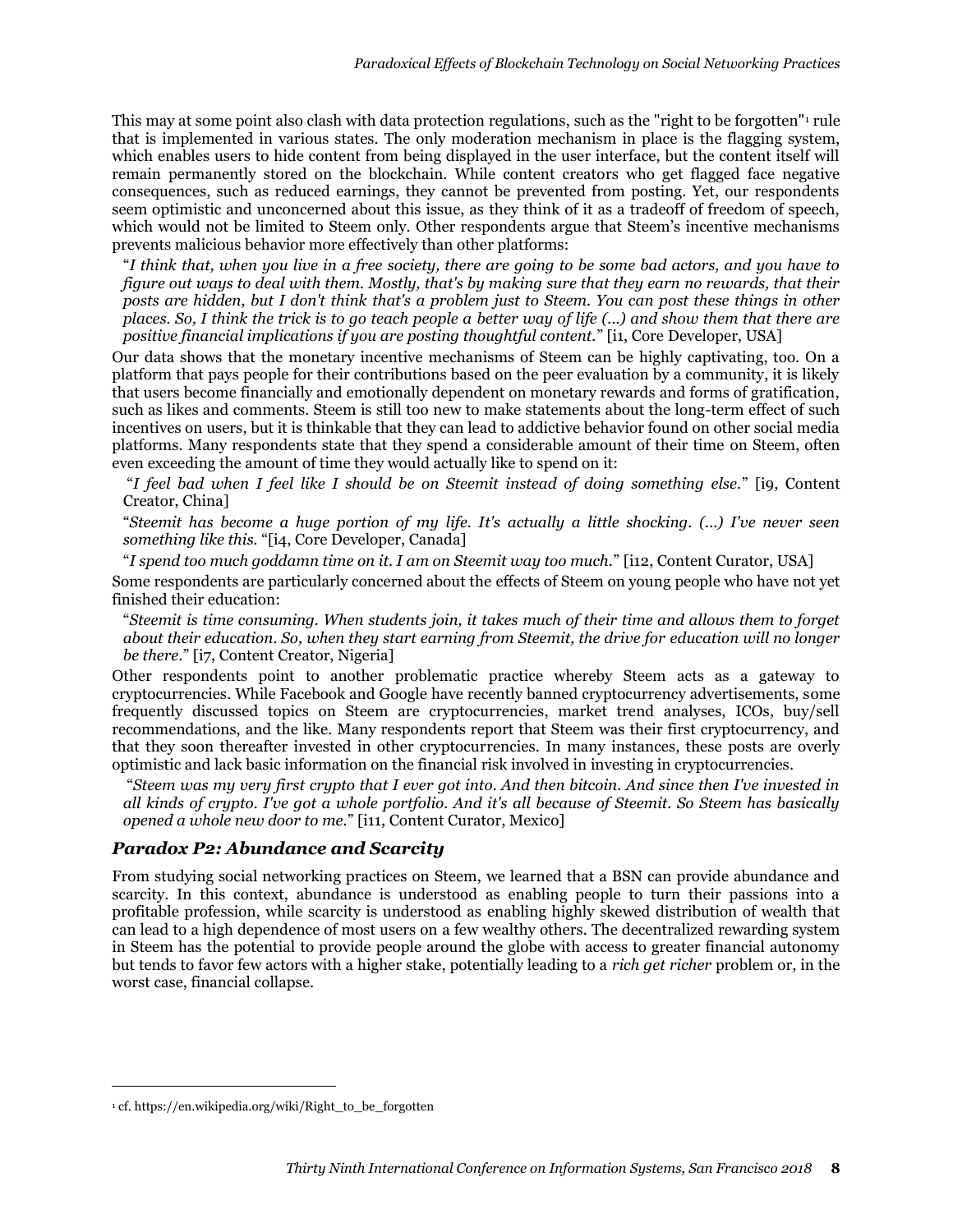*Thesis T2 (Abundance): Steem's decentralized rewarding system can lead to abundance by enabling people around the globe to turn their passion into a profitable profession.*

Steem's decentralized rewarding system utilizes the wisdom of crowds to calculate and automatically distribute that value to the contributors in the form of cryptocurrency. Users can earn a share of the reward pool by posting and upvoting. Users have a daily allowance of 10 votes that they can use to increase the value of a post by upvoting it, so they do not have to pay out of their own pocket to reward others. As a result, content creators and content curators can earn financial rewards for their social media content. This could enable social media users to receive an income for their online activity, as one journalist explains:

"*The main advantage is that you're getting paid to like things and you're getting paid to create things instead of Facebook being paid for it. (...) I know how hard it is to make money from ads, sponsorships, and affiliates. And suddenly, you can make money just from getting likes. (...) Overall, Steem can contribute a lot to the democratization of content. (It could become) a global magazine that incentivizes quality content. (...) I think society is going to change, social media and the way people produce content online is going to change.*" [i13, Content Creator, Israel]

In our interviews, we learned that a number of Steem users earn substantial income from creating and curating content. Many users have previously built up a large followership on other social media platforms but migrated to Steem because substantially higher rewards that are paid there. A food blogger and an independent singer/songwriter, who generate income in the five to six figures range on Steem, explain:

"*I've been a food blogger for nearly five years, (...) I've reached 5 million views on YouTube, I've got 300,000 subscribers, and I'm now making like \$100 a month there [laughter]. And that's the point when I realized: The system is broken, you're never going to make money. So Steem has changed my life because I now get paid for my work. It really just made me feel appreciated.*" [i2, Content Creator, UK]

"*I had to really hustle to make money before. I was getting my music into films, and into television, licensed radio. But it takes so much work just to get a paycheck from these labels I was working with. And now, I can do that. I'm now able to fund my dreams.*" [i12, Content Curator, USA]

There is considerable excitement among participants about Steem enabling them to turn their passion into a profitable profession. A number of participants mention that they are now able to make a living by monetizing their creativity. Many even quit their job in order to work full-time on Steem.

"*Steem enables you to do things that you love. As long as you find a way to add value, the platform will reward you, and it will enable you to spend time doing things that you actually like.*" [i10, Content Curator, Netherlands]

"*I quit my job and I've been living on Steem since then. (...) It has changed my life fundamentally in a financial way, but also it's just really great to see that people can monetize their creativity."* [i11, Content Curator, Mexico]

"*We are social animals. We want to connect, share, and contribute to a common social good. (...) And Steem is a really great concept because you can do what you love, be it writing, programming, gardening, anything you want to contribute to the people. If users see value in it, then you get rewarded.*" [i8, Core Developer, Lithuania]

Our data also shows that the content creators are not the only ones who can earn substantially on Steem. Some content curators have reached high earnings by organizing contests and competitions. For instance, our interview sample includes founders and core team members of the Steem photography contest, the Steem open mic contest, the Sounds of Steem radio, and the Steem ultimate writing challenge. These are user-driven contests where content creators can submit their contributions, be it photography, music, or writings, and win a monetary prize that is paid out of the earnings from the contest, plus their own post payout. Many of these contests get hundreds or even thousands of entries per round.

"*I started looking at who was doing really well on the platform, and I realized it were people who were contributing or helping others more than just talking about themselves."* [i11, Content Curator, Mexico]

"*You know how much it means when somebody really appreciates your music and your song. And seeing that there were all these artists on Steem, I decided to do this compilation, and I got tons and*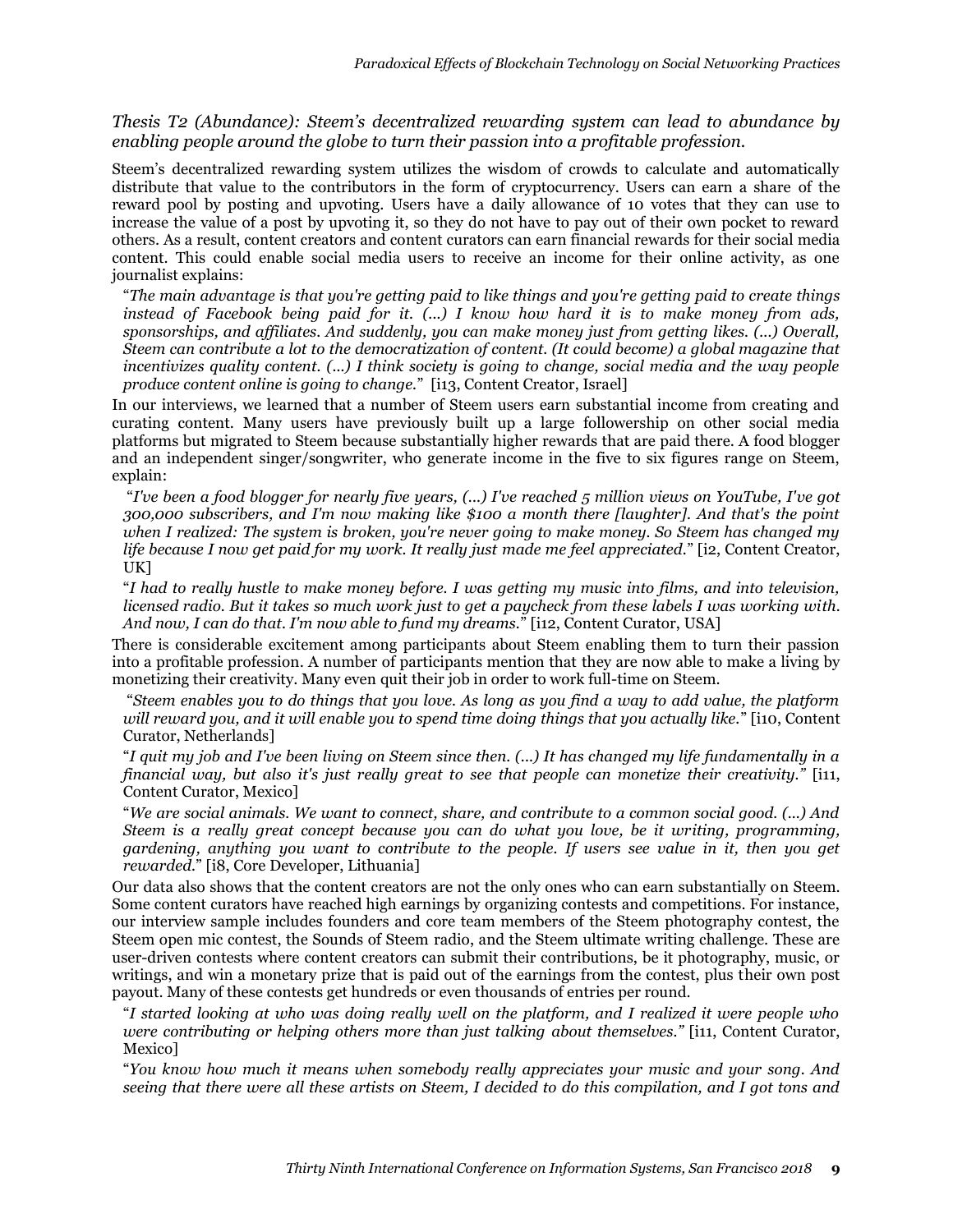*tons of entries. (...)I'm giving all the post profits to the artists themselve, purely just to promote and encourage them to keep making music.*" [i12, Content Curator, USA]

As we learned during the interviews, the distribution of value via Steem is not limited to users from industrial nations only but also reaches people in emerging markets already, where it may spark substantial economic development.

"*Steem has actually changed lives and I believe it's still going to do better. In my case, I've used my Steem earnings for a lot of things. I was able to get more animals on my farm through my Steemit earnings, (...) I got a laptop, I bought a phone, which I never imagined I was going to buy. I've used my earnings to get myself clothes, shoes, a lot of things. Before, I was living a broke life, but through Steem I am able to travel now.*" - [i7, Content Creator, Nigeria]

Many users earn substantial rewards from using Steem. Some envision far-reaching political and economic consequences of the decentralized attention economy enabled by Steem:

"*I'm going so far to say, it is an intrinsic threat to centralized governments, because their power mostly stems from the ability to print money at a whim and do that as debt. (...) That system is causing a scarcity mindset. (...) And here, we now have an alternative. We are able, through cryptocurrencies, to find a medium of exchange that is transparent on a public ledger by rules we all agree to. I think this is one of the most financially liberating things the world has ever seen.* " [i1, Core Developer, USA]

#### *Antithesis AT2 (Scarcity): Steem's incentivized mutual evaluation system enables a highly skewed distribution of wealth and can lead to a high dependence of most users on few wealthy others.*

We learned from our study that the distribution of wealth on the Steem blockchain is highly skewed and most of the tokens are allocated to a very small percentage of users. Users with a higher stake of SP have a higher voting power and thus also a higher influence on the distribution of the token supply. Users can also increase their stake by voting for themselves. In addition, users can delegate their SP to others, which enables the formation of voting alliances that draw from a shared pool of voting power.

Within the Steem community jargon, users are informally divided into *minnows, dolphins,* and *whales,*  indicating the size of their stake. Users with a stake smaller than 5000 SP are considered *minnows*. Their vote value is worth a few Steem cents, up to about 0.32 STEEM cents at the 5000 SP boundary. *Dolphins* have a stake between 5000 SP and 500.000 SP, with a vote value of up to about 32 STEEM at the upper boundary. Above that, users are considered to be *whales*. The wealthiest whale in the pond is the @steemit account that holds about 44 million SP, enough to increase the value of a post by several thousands of STEEM with a single vote. As of May 2018, there are in total 961.707 users on Steem (steemdb.com/accounts), out of which 37 are whales (0.0038 %), 1928 are dolphins (0.2%), and the vast majority are minnows, namely 959.742 users (99.79 %).

During our interviews, it came evident that the distribution of wealth on Steem is subject to heated debate. The Steem blockchain has already been hardforked 19 times to correct its economic mechanism. With the latest hardfork 19, which came in effect June 2017 with the release name "equality", the previously exponential reward curve has been replaced with a linear reward curve, meaning that the vote value of a user is now directly proportional to the size of their stake (SP instead of SP-squared, as before the hardfork). This decision was made in an attempt to smooth out the unequal distribution of wealth, but has not yet had the desired effect, as one participant explains:

"*I think that minnows now have more say, they can vote slightly higher. But it hasn't drastically changed the overall distribution on the platform, so it's still roughly 100 accounts that hold 93% of the STEEM on the Steem blockchain. So, while the blockchain itself is a decentralized application that everybody can use, the distribution of the tokens within that are still heavily slanted. You would have to go back to feudal Europe to find distributions like this between kings and peasants.*" [i1, Core Developer, USA]

During our interviews, we learned that users make very different experiences with Steem's free market model for evaluating social media contributions based on the vested stake of community members. The upside is that it enables opportunities for investment and can provide access to venture capital. Many minnows have received substantial funding from whales for projects that they perceived as a valuable contribution to the Steem community. To name a few examples: Whales have established a process called Steem Growth Project, where whales use their powerful votes to fund projects that promote Steem with up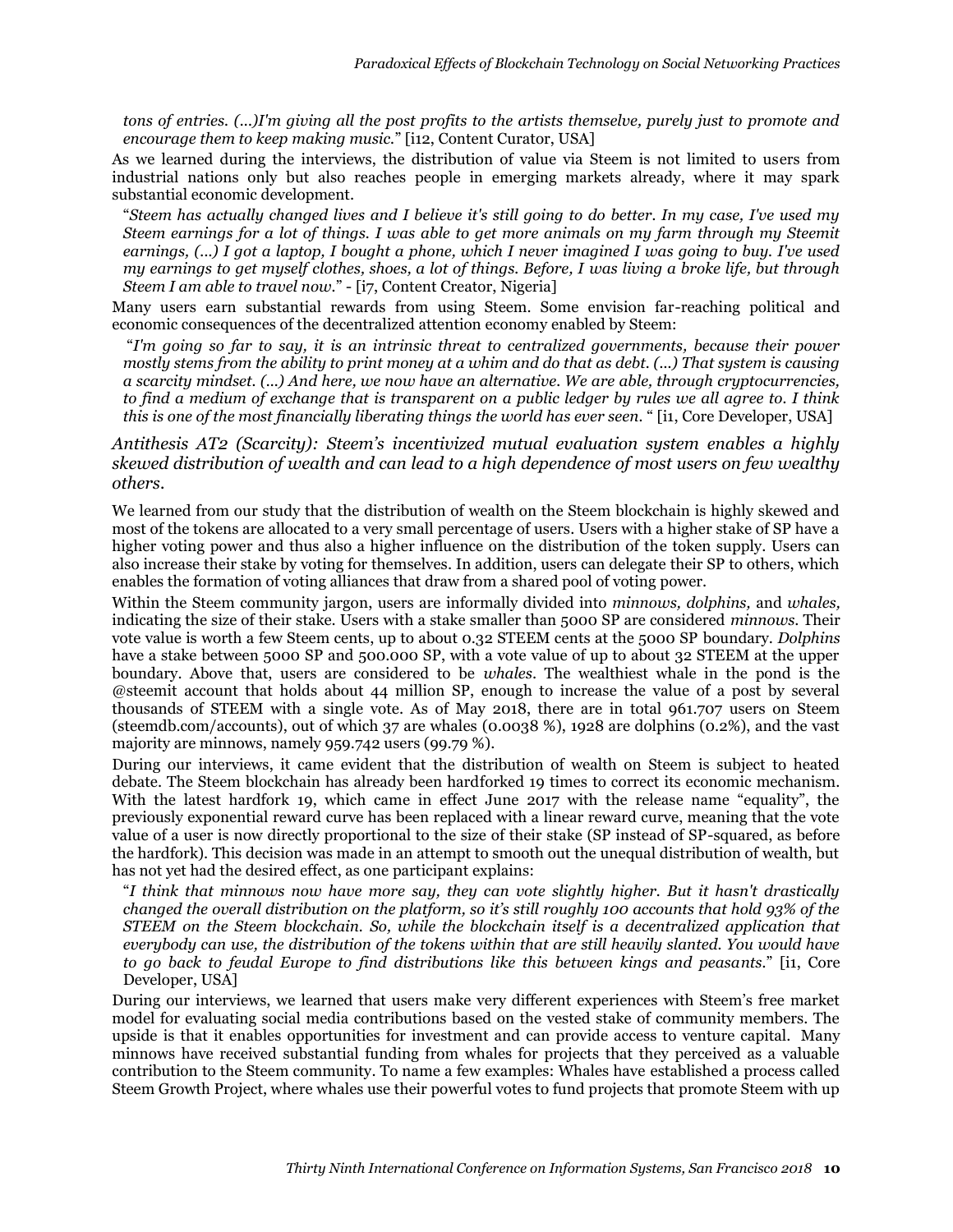to 20.000 USD per day; fundition.io is a crowdfunding platform based on the Steem blockchain; and utopian.io is an open source economy based on Steem that received substantial seed funding from whales:

"*When they understood what the product was about and when they understood my commitment to the project, they really liked to help. They are investors, so they are really trying to grow the value of the Steem Blockchain and its ecosystem in general*" [i6, Platform Innovator, Italy]

The downside of the free market model is that less powerful users are helplessly exposed to the goodwill of more powerful ones. With the current inequality of power distribution, very few of the most powerful users could easily team up to act in their own interest at the expense of most others. But even individual whales can wield their power at the detriment of less powerful users, as one participant reports from her own experience:

"*I came across one of these guys and he's one of those really weird characters on Steem who have way too much power. Sometimes he just attacks people for no reason. I was on his hit list for a couple of weeks and I nearly left the platform because he had up a flag tail on me. Anything I published got downvoted and that was just painful. You'd sit down, write something and invest your time in it and then you don't get paid for it and it vanishes from the feed because it's hidden from being downvoted so hard by someone with so much power.* "[i13, Content Creator, Israel]

The free market could turn Steem into a system where individual users, through their self-interested collective action, spoil and deplete a common good up to the point where it collapses - a scenario commonly described as the *tragedy of the commons,* as one participant explains:

"*One possible negative scenario for Steemit is that it ends up in the tragedy of the commons. There's limited supply of Steem and more and more people will fight over this limited supply.*" [i5, Core Developer, Romania]

#### *Paradox P3: Peace and War*

From studying social networking practices on Steem, we learned that a BSN can enable peace and war. In this context, peace is understood as enabling altruism and good-mannered behaviors, while war is understood as enabling surveillance, envy, oppression, and political trench wars.

#### *Thesis AT3 (Peace): Steem's public reputation system disincentivizes fraudulent & malicious behavior and incentivizes altruism & good manners.*

The criteria by which a contribution to Steem is evaluated are subjectively defined by the community. Steem users collectively reinforce the set of community values and beliefs by using their voting power. Users can use their voting power in two ways to determine who should get paid and how much: Upvotes and downvotes increase and decrease the value of a post as well as the reputation score of the author, respectively. While the value of a post affects only a single payout, the reputation score influences future earnings in the long-term. That means individuals who wish to earn money and attention on Steem must conform with the community's set of values and beliefs, as one participant explains:

"*I think the Steem blockchain teaches peace, (...) because there's a financial consequence to being horribly racist, sexist, rude, or just purposefully harmful. (...) Not only would it hurt your current rewards, it could hurt your rewards up to seven days past. And if it kills your reputation, it could hurt your future earnings. You are highly incentivized to not be a (douche).*" [i1, Core Developer, USA]

The Steem whitepaper refers to this as leveraging the *crab mentality* of people. Crab mentality is a metaphor that refers to a bucket of living crabs, some of which could easily escape the bucket, but the other crabs will always pull them back to prevent them to escape into freedom and get an advantage over everyone else. The analogy in behavior on Steem is that those, who are perceived as acting maliciously at the expense of others, can get financially punished while those, who are perceived as acting for the good of the community, can get financially rewarded. Many respondents perceive interactions on Steem to be friendlier and more civilized than on other social media platforms.

*"It's not just about the money, it's also about how the community engages with you. If you go to Facebook or YouTube, you would see so much negativity, so many horrible people just not appreciating what you've done. I don't find this on Steem. People are disagreeing but if they don't like something or they think you can do better, they say (it politely).* [i2, Content Creator, UK]

"*Most times I do feel like nobody cares about you. But since I joined Steem, I changed my impression about life. There are people out there that actually value you and care about you.*" [i7, Content Creator, Nigeria]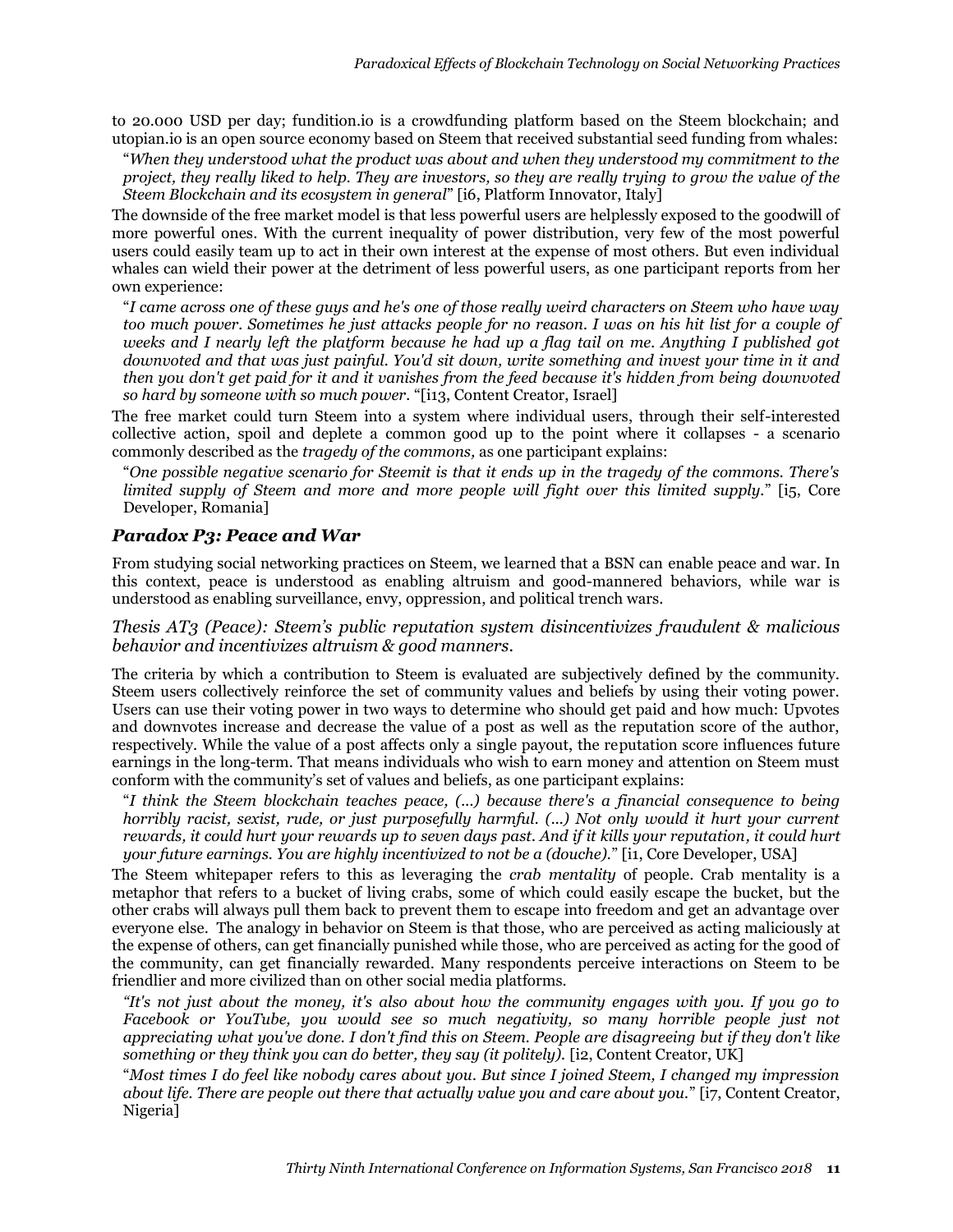During our interviews, we also learned that many users perceive it to be easier on Steem to be helpful and giving to others. As the Steem whitepaper states, rewarding contributions based on votes instead of direct payments reduces cognitive barriers. Rather than deciding whether or not to pay someone from their own pocket, readers can vote content up or down and the Steem blockchain will use their votes to determine a reward. With the click of a button, users can financially support each other by upvoting or sending tokens, as two participants explain:

"*Yes, I'm earning. But I'm also distributing rewards. If I have zero dollars in my bank account today, I can go on my Steem account and send someone my SBD that I earned - that I didn't pay for - or I could give him a fat upvote. That's something that makes altruistic behavior much easier. And if it's easier and it doesn't hurt you, you are more likely to do it. People need to be pushed sometimes to be kind and take care of each other and this platform makes it easier. It removes barriers to giving*." [i4, Core Developer, Canada]

In some instances, the removed barriers to giving also span national boundaries in some of the world's most tense conflict zones, as one participant reports:

"*There's an artist in Iran, and I'm in Israel so this is interesting. I had a contest for a new avatar, because I wanted a new profile picture. She submitted this really beautiful picture, and I (upvoted her post) and last week she got a laptop. I can help someone in Iran buy a laptop, because she drew a really pretty picture of me. And I really wanted her to mail me the framed picture, but she can't (...) because there's no mail between Iran and Israel. So apparently it's easier to send STEEM from Israel to Iran than to send a framed picture.*" [i13, Content Creator, Israel]

*Antithesis AT3 (War): Steem's incentivized mutual evaluation and public reputation system can lead to surveillance, envy, oppression, and political trench wars.* 

Our interviews revealed that many dystopian scenarios are thinkable if and when Steem, in its current form, becomes a mainstream social network. A potential negative scenario for Steem, as a social network that financially incentivizes users to constantly share personal data, which are then subject to ongoing mutual evaluation, is to become a system of universal mutual surveillance and control. The previously described peaceful acts of altruism and good-naturedness would then fall into a hedonic treadmill of reciprocity and hypocrisy, as one participant explains:

"*One concern is that it makes fake smiles. (...) In a system that rewards people to not be (douches), one of the fears is that it's creating a society of people that are fake-polite to one another.*" [i1, Core Developer, USA]

One may argue that the race for attention and appreciation already takes place on other social media platforms, or that it is even older than social media itself. But on Steem, users are literally more invested and financially dependent on the platform than on other social platforms, which may amplify emotional reactions, such as envy.

"*It ignites feelings of envy: "Why does this guy make so much money? That's not fair*". [i5, Core Developer, Romania]

Moreover, in the offline world, people usually do not wear their reputation score and bank account statement on their face. Even if they would, others would have to physically and personally interact with them in order to do them harm. But in an online and anonymous social network like Steem, the barrier for harassment is lower and the consequences potentially more devastating, as exemplified here:

"*(One of my friends on Steem) is a writer. Her posts made quite a lot of money because she got upvoted by (a whale), and then some of the other whales started flagging all her posts because they disagreed with her rewards. She was writing stories for Steem, and this was one of her main jobs.*" [i3, Content Curator, Panama]

"*That can be really traumatic, especially for someone with very little power. It's like getting hit by a whale who just kills all their profits and kills their exposure, that's just really painful.*" [i13, Content Creator, Israel]

Due to the imbalance of voting power among Steem users, poorer users are particularly susceptible to oppression from more wealthier ones. In some respects, the Steem community resembles an absolutist system under feudal rule, where many small accounts must bow down to very few big ones:

"*You should have the ability to disagree. But it's a negative personal experience for people to be disagreed with and to find their account nuked by some of these big names. That tends to adversely*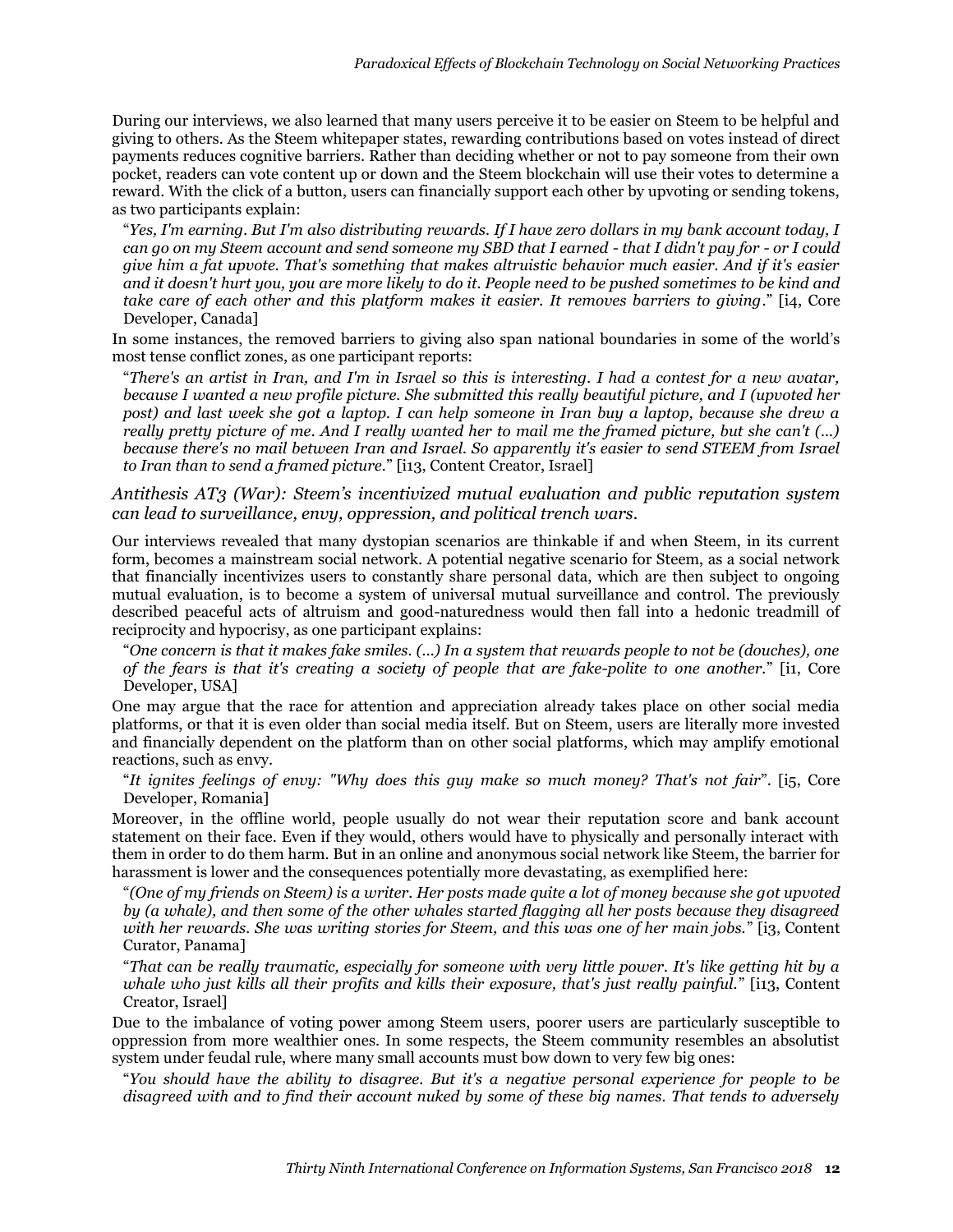*affect smaller accounts who don't have enough stake to be able to disagree. So, what happens is that smaller accounts must suck up to a whale. They must keep their mouth shut if they believe something different, because they're scared somebody is going to flag their account into the ground and not only take their rewards, but also their reputation.*" [i4, Core Developer, Canada]

As we also learned from interviews, it is a recurring pattern on Steem for users to form alliances and fight political trench wars over the reward pool. In the Steem community jargon, users informally refer to these as *flagging wars*. Many respondents point to outbreaks of flagging wars, in which some of the wealthies and most reputable users repeatedly become involved in feuds between opposing camps who up- and downvote their posts, respectively. In other instances, powerful whales have been observed to systematically downvote content in order to disincentivize behavior they do not agree with. And then there are the voting alliances that act as self-organizing communities, which use their pooled voting power to protect themselves from oppression by more powerful users. Some of them currently even plan to arm themselves algorithmically, as one user explains:

"*The idea is to have an algorithm that will look at a flag on a post and it will automatically calculate what that flag took away and attempt to vote it back up, so to neutralize a flag.*" [i4, Core Developer, Canada]

# **Discussion and Synthesis**

In accordance with Schad et al.'s (2016) definition, we identified three paradoxes by juxtaposing two contradictory yet interrelated elements that exist simultaneously and persist over time. In line with Poole and Van de Ven's (1989) proposed coping mechanisms, we synthesize and resolve the paradoxes below.

| Paradox (P)                              | Thesis (T)                                                                                                                                                                           | <b>Antithesis (AT)</b>                                                                                                                                                                                                        | <b>Synthesis (S)</b>                                                                                                        |
|------------------------------------------|--------------------------------------------------------------------------------------------------------------------------------------------------------------------------------------|-------------------------------------------------------------------------------------------------------------------------------------------------------------------------------------------------------------------------------|-----------------------------------------------------------------------------------------------------------------------------|
| Paradox P1:<br>Freedom and<br>Captivity  | T1 Freedom: Steem's<br>openness and <i>irreversibility</i><br>enable censorship-resistant<br>freedom of speech and<br>creative expression.                                           | <b>AT1 Captivity: Steem's</b><br><i>irreversibility</i> , incentivized<br>mutual evaluation, and<br>decentralized rewarding system<br>can hold people captive and lead<br>to self-exploitation, dependence,<br>and addiction. | <b>S1:</b> Steem enables everyone<br>to talk, but being heard on<br>Steem requires<br>conformance, endurance,<br>and power. |
| Paradox P2:<br>Abundance and<br>Scarcity | T2 Abundance: Steem's<br>decentralized rewarding<br>system can lead to<br>abundance by enabling<br>people around the globe to<br>turn their passion into a<br>profitable profession. | <b>AT2 Scarcity: Steem's</b><br>incentivized mutual evaluation<br>system enables a highly skewed<br>distribution of wealth and can<br>lead to a high dependence of<br>most users on few wealthy<br>others.                    | S2: Steem is a large-scale<br>economic experiment with<br>uncertain outcome.                                                |
| Paradox P3:<br>Peace and War             | T3 Peace: Steem's public<br>reputation system<br>disincentivizes fraudulent &<br>malicious behavior and<br>incentivizes altruism & good<br>manners.                                  | AT3 War: Steem's incentivized<br>mutual evaluation system can<br>lead to surveillance, envy,<br>oppression, and political trench<br>wars.                                                                                     | <b>S3:</b> Through hedonic<br>adaptation, the Steem<br>community will over time<br>converge to a stable state.              |

|--|

*Synthesis S1: Steem enables everyone to talk, but being heard on Steem requires conformance, endurance, and power.*

The first paradox is the *Freedom and Captivity* enabled by Steem's openness, irreversibility, decentralized rewarding system, and incentivized mutual evaluation. Through these characteristics, Steem enables censorship-resistant freedom of speech and creative expression, but can also potentially lead to selfexploitation, dependence, and addiction. The synthesis of these two contradicting logics is that Steem enables everyone to talk, but being heard on Steem requires conformance, endurance, and power. Our synthesis follows Poole and Van de Ven's (1989) second and third coping strategies, namely spatial and temporal separation of the opposing poles.

A spatial separation of the Freedom and Captivity paradox shows that people tend to experience Steem's freeing and captivating qualities on different levels of analysis, namely the individual level and the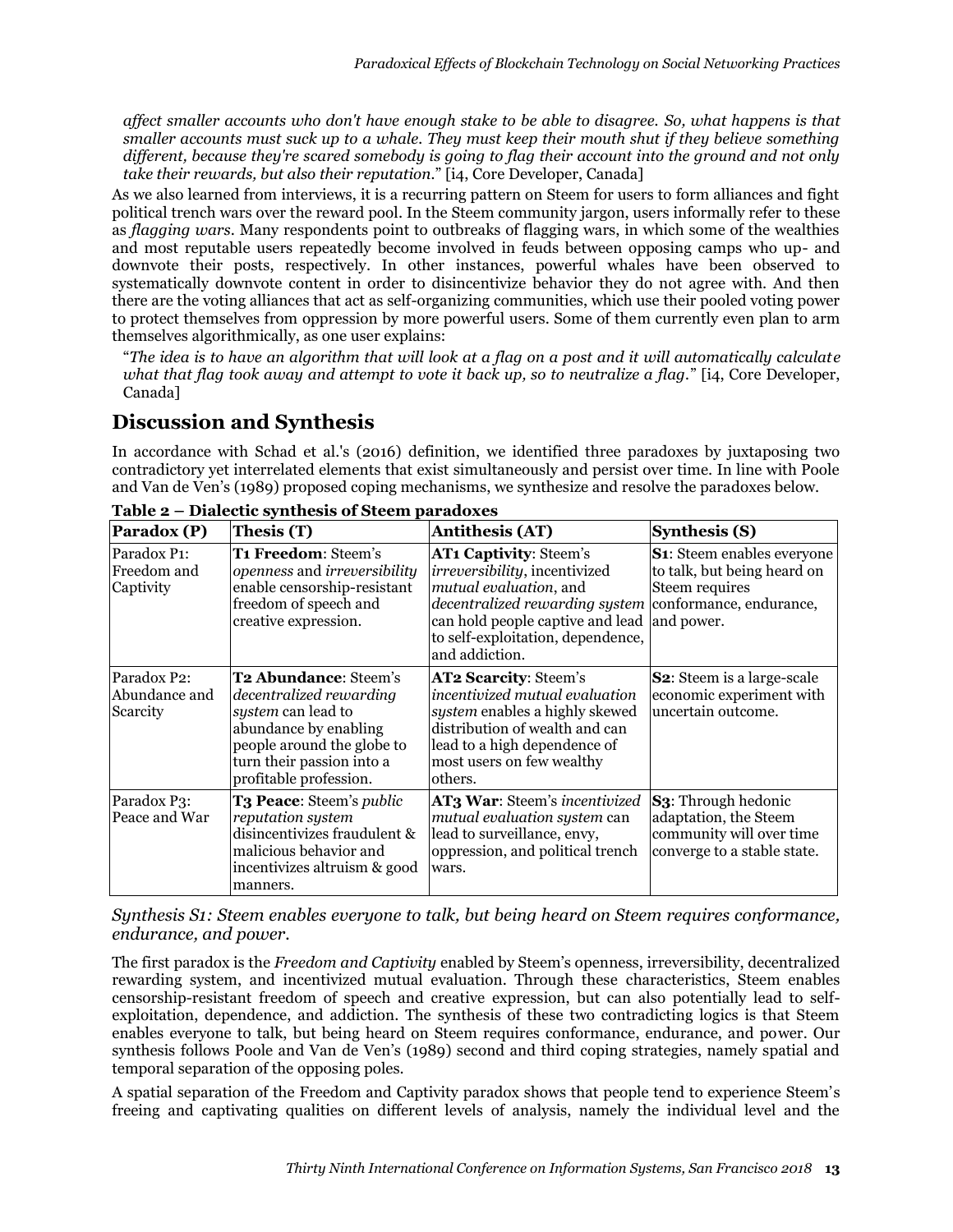interpersonal level, respectively. On the individual level, users tend to experience more of Steem's freeing qualities, for instance when being enabled to freely express themselves. Everyone can share whatever they want on Steem, and it will be stored permanently and immutably on a public-permissionless blockchain that runs on a decentralized network and resists censorship or control by a central authority. On the interpersonal level, users tend to experience more of Steem's captivating qualities, for instance when being constrained by the race for attention. Being heard and seen on Steem requires conformance with the community values, endurance for building up a reputation, and pooled voting power. Popular content, as measured by post value, gets the most attention on Steem's trending pages, while unpopular content is at risk of being ignored, drowning in the buzz, or even hidden from sight. In our study, we found that users escaped from this captivity by forming alliances with a common pool of voting power. Interestingly, most of this community building took place outside of Steem, on third party communication channels or in offline meetups. Steem could be strengthened by providing better possibilities for community building.

A temporal separation of the Freedom and Captivity paradox shows that people tend to experience Steem's freeing and captivating qualities on different points in time. Steem and its concept are new and represent the emerging class of BSN. Novice users are early adopters and may find Steem liberating compared to other social media platforms. Our study shows that Steem's openness enables users to flexibly adapt their use of Steem to many weakly defined work practices, as well as enable users to customize the Steem platform and its interfaces according to their changing needs. But this freedom is never unrestricted (cf. Leonardi, 2011). As users invest their time, effort, and perhaps even money into Steem, they are likely to become ever more attached to the platform as their stake and network within Steem grows. Previous research on social networking websites has shown that the positive reinforcement websites generate through perceived enjoyment and gratification of use can facilitate the development of a strong pathological and maladaptive psychological dependency on their use, i.e. technology addiction (Turel and Serenko, 2012). Steem is a social networking platform that offers two additional and potentially much stronger gratification triggers than most existing social networking platforms, namely financial rewards and a public reputation score that cannot be easily transferred to another platform. From this, we hypothesize that Steem has a higher addiction potential than social networking platforms, such as Facebook, without these triggers.

#### *Synthesis S2: Steem is a large-scale economic experiment with uncertain outcome.*

The second paradox is the *Abundance and Scarcity* enabled by Steem's incentivized mutual evaluation and decentralized rewarding systems. Through these characteristics, Steem enables people around the globe to turn their passion into a profitable profession but can also potentially lead to a skewed distribution of wealth and a high dependence of most users on few wealthy others. The synthesis of these two contradicting logics is that Steem provides an opportunity for defining a sustainable economic model of blockchain ecosystems. Our synthesis follows Poole and Van de Ven's (1989) first and second coping strategies, namely keeping the opposing poles separate and their contrasts appreciated as well as spatial separation.

A spatial separation of the Abundance and Scarcity paradox shows that Steem enables few people to turn their passion into a profitable profession, but most users do not earn sufficient for a living and depend financially on the goodwill of few wealthy others. Economic inequality is neither new nor unique to blockchain economies, such as Steem. Recent studies indicate that about half of the global wealth belongs to roughly 1% of the world's population, and the richest 10% hold nearly 85% of the global wealth (Global Wealth Report, 2013). Empirically, the trend seems to go in the direction of even greater global economic inequality. Blockchain technology may provide an opportunity to counter this development. The World Economic Forum recently projected that up to 10% of the global Gross Domestic Product (GDP) may likely be stored on blockchain technologies by 2025 (World Economic Forum, 2015). Our dialectic examination of Steem provides a forward-looking opportunity for critical reflection on potential economic mechanisms for a sustainable distribution of wealth.

Like the emerging class of BSNs and the entire field of blockchain economics, Steem is novel and its underlying economic model is still in its infancy. Steem is arguably promising but not unrivaled, so it may or may not become a mainstream social network, and its economic model may or may not reach adulthood. For instance, Proof-of-Stake consensus mechanisms, such as the one incorporated in the Steem blockchain, have been criticized for operating a "rentier economy" (Gerard, 2017), leading to an oligopolization of resources and enabling the holders of these resources (the oligarchs) to ripe substantial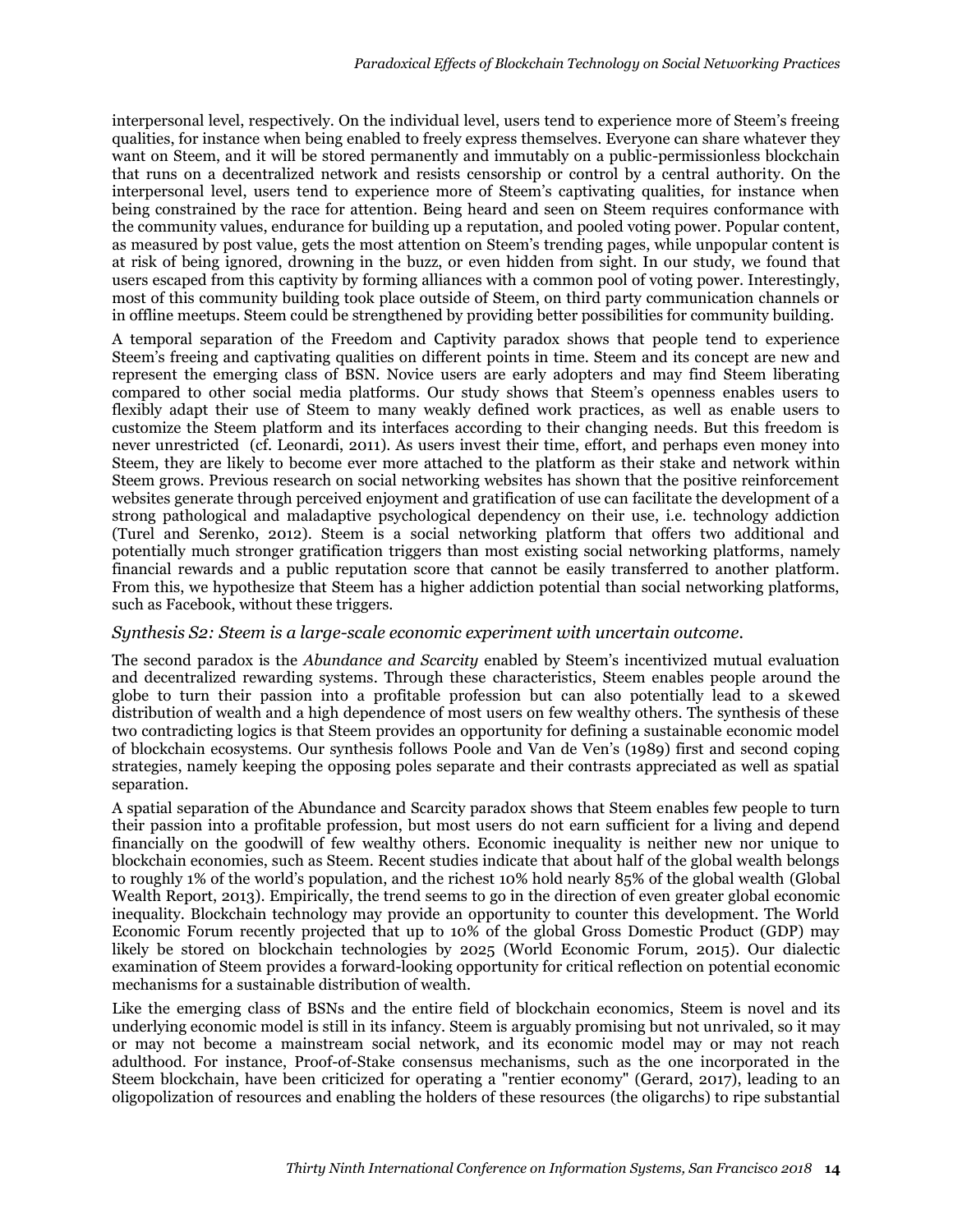benefits without contributing to the economy. This may eventually lead to an inseparable division between rich and poor, hindering economic growth and development of the ecosystem. Indeed, our study indicates that there is an extreme division of power and wealth between richer users (whales) and poorer users (minnows) on Steem, demotivating even some experienced users to remain on the platform. Other users engage in a discourse about wealth distribution on Steem, leading for instance to the move from an exponential to a linear reward curve. Steem is in many aspects a large-scale economic experiment with uncertain outcome.

One potential scenario is that Steem may disrupt the social media landscape and potentially become a dominant player among or above Facebook, Youtube, Reddit, and the like. Instead of centralized social media platforms, we may see BSNs give users back power and control over the way value would be created and distributed online. People around the world may flock to BSNs and start living off their social media earnings. We may see BSNs contribute to greater equality and quality of life, to stronger economic development in emerging markets, to lower poverty levels, to more widespread access to capital and trade, maybe even to a more reconciled world.

Another potential scenario is that other BSNs or existing social media giants may overtake Steem and figure out a better way to use blockchain technology more economically, more user-friendly, more sustainably, or more legally compliant. Flawed economic mechanisms may further increase the divide between rich and poor; Government authorities or law enforcement agencies may tighten the regulatory framework to the detriment of blockchain social networks. BSNs, even cryptocurrencies altogether, may eventually end up as a temporary hype doomed to dying out, and the current profitability of many Steem accounts would then be explicable as simply incidental. Or Steem may simply collapse financially under the pressures of a warring, because unequal, user base.

We cannot predict which way it goes, although we tend to think that something in between these two scenarios is likely, but our data suggests that it stands and falls with a sustainable economic model that provides a healthy middle class. Many respondents were optimistic about Steem moving towards more equality, but a detailed economic analysis is beyond the scope of this study and should be future work. In fact, shortly after we first submitted this paper to ICIS in May 2018, Facebook indeed announced to launch a blockchain initiative (Recode, 2018), which we see as an additional indicator that the social media world as we know it indeed faces large changes due to blockchain. Whether this change will come from within the established social media platforms or through disruptive BSN start-ups is up for us to see, but either way it will be an interesting upcoming decade for social media.

#### *Synthesis S3: Through hedonic adaptation, the Steem community will over time converge to a stable state*

The third paradox is the *Peace and War* enabled by Steem's incentivized mutual evaluation and public reputation systems. Through these characteristics, Steem disincentivizes fraudulent and malicious behavior and can enable altruistic and good-mannered behavior, but can also potentially lead to surveillance, envy, oppression, and political trench wars. The synthesis of these two contradicting logics is that the Steem community will eventually converge to a relatively stable state through hedonic adaptation. Our synthesis follows Poole and Van de Ven's (1989) fourth coping strategy, namely finding a new perspective that eliminates the opposition between the opposing poles.

Our data shows that using Steem can lead to a wide range of experiences. Some participants reported that Steem led them to feel appreciated and experienced a generally polite and encouraging conversational tone based on mutual respect, low barriers for charitable actions, and predominantly informed discussions with little to no room for rude and offensive behavior. Others reported that Steem led them to experience prevailing fears from falling behind and losing their precious reputation, to feel oppressed by powerful users, and they were afraid that Steem could create a hypocritical society under total mutual surveillance.

From this, we hypothesize that the Steem community will eventually converge to a relatively stable state through hedonic adaptation. Hedonic adaptation, also known as the hedonic treadmill, is an observed tendency of people to return to a relatively stable level of happiness despite major positive or negative events after some time (Brickman, 1971). Hedonic adaptation has been found to let lottery winners and accident victims tend to return to their same previous levels of happiness, the so-called hedonic set point, some time after the event (Brickman et al., 1978). Given that the original theory of hedonic adaptation implies that an individual's well-being is not significantly affected by otherwise impacting events in the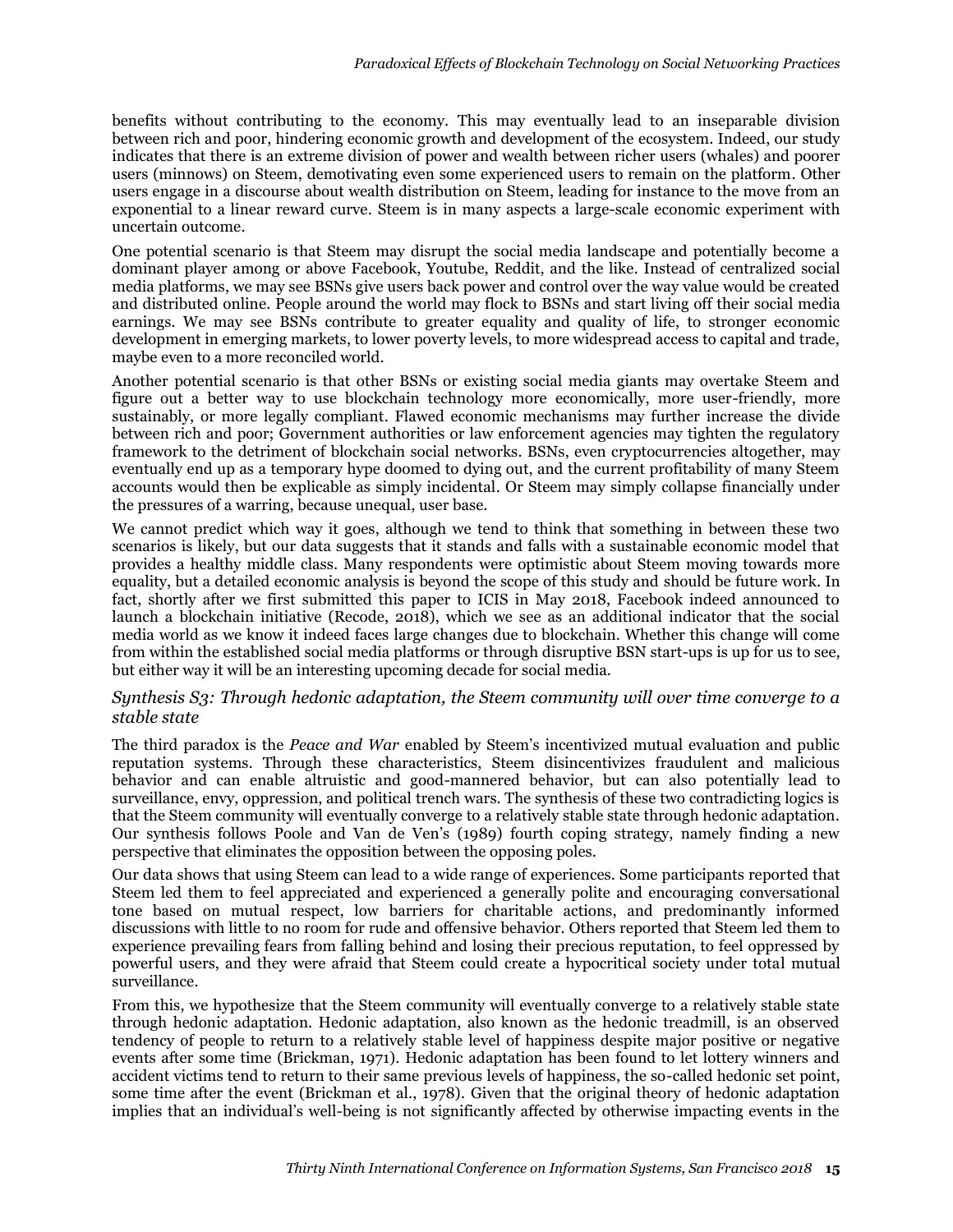long term (Lykken and Tellegen, 1996), more recent studies have concerned themselves with the conditions under which events can have a lasting effect on people's hedonic set point (Diener et al., 2006).

Kahneman and Thaler (2006), for instance, predicted that people adapt to conditions that continue to draw their attention, but that the novelty of conditions tends to wear off and draws less attention over time. Our data shows that lasting peace on earth is as unlikely to occur as a result of Steem adaptation as is a lasting global outrage. It is more likely that the novelty of using Steem will wear off after some time and that people will return to their previous well-being levels. Sheldon and Lyubomirksy (2004) demonstrated that continuous acts of kindness can increase the hedonic set point. Our data shows that Steem makes acts of kindness relatively easy by removing barriers for giving, since users do not have to pay out of their own pocket to reward others. It would be interesting for future research to examine empirically how people adjust their hedonic set point to experiences they make on Steem, and whether this hedonic set point is above or below the well-being level prior to Steem adoption.

#### *Theoretical Implications*

Blockchain technology is a promising, yet not sufficiently understood, potential enabler of large-scale societal and economic change (Beck 2018). While first studies on technological aspects of blockchain emerge, theory-driven research on social and economic aspects of blockchain technology is only at its outset (Beck et al. 2018). Without theory, the blockchain debate is at risk of being divided into two camps of either overly harsh skepticism or overly enthusiastic optimism. We add a more balanced view to that discourse by theorizing the paradoxical effects of blockchain technology in a social media context. To the best of our knowledge, this paper is the first one in line of a hopefully long series of studies on BSN paradoxes. From our dialectic synthesis of Steem paradoxes, we hypothesize that any technology that offers similar kinds of characteristics could have similar paradoxical effects. We hope that our study inspires and guides further research on the paradoxical effects of BSNs.

Yates and Orlikowski (2007) pointed out that enablement and constraint of digital technologies should be considered as two sides of the same coin. From this perspective, the above-described paradoxes reflect the dual role of blockchain technology in that they emphasize its ambivalences in social networking practices. In fact, our contribution goes a step further by illustrating how BSN can sustain a chain of practices that may ultimately appear as not only ambivalent, but *contradictory*. It follows that a BSN cannot be judged simply against its enabling and constraining effects. Instead, using BSN generates a distinctive tension that requires a critical dialectic synthesis to identify appropriate coping strategies.

The here described effects of financial incentives provided by BSN have important implications for the study of online communities, particularly in the context of open source development and peer-to-peer sharing platforms. Existing studies build on the assumption that people are primarily motivated by nonfinancial incentives, such as altruism, enjoyment of the work, or self-interest in using the outcome of the work, to make voluntary contributions to a public good (Beck et al., 2015). The here-described novel forms of financial incentivization provided by BSNs may open up new possibilities. We suggest future research to study the effect of BSN's financial incentives on users' motivation to contribute to a public good.

## *Practical Implications*

Our study has practical implications for social media providers in that it illustrates the tradeoffs of using blockchain technology and creates awareness of its provided challenges and opportunities. Leading social networks, such as Facebook and YouTube, are already losing many content creators to Steem (Bloomberg, 2018) and are aware of its potential and threat (Zuckerberg, 2018). Our study shows that Steem, despite its novelty, already plays a major role in the emerging ecosystem of BSNs. Whether it will be emerging startups like Steem or established giants like Facebook that harness the potential of blockchain technology first, the social media sphere will quite certainly witness times of disruptive change in the upcoming years. We suggest researchers and practitioners to seize the ample opportunities for studying and embracing the effects of these next generation social media platforms.

From a privacy viewpoint, our study suggests that there is still unused potential in the application of blockchain technology to protect user's privacy while also enabling them to participate in revenue sharing. In the case of Steem, privacy is very limited as all data is stored on an open ledger, with all the positive and negative effects of a public reputation system and incentivized mutual evaluation, such as good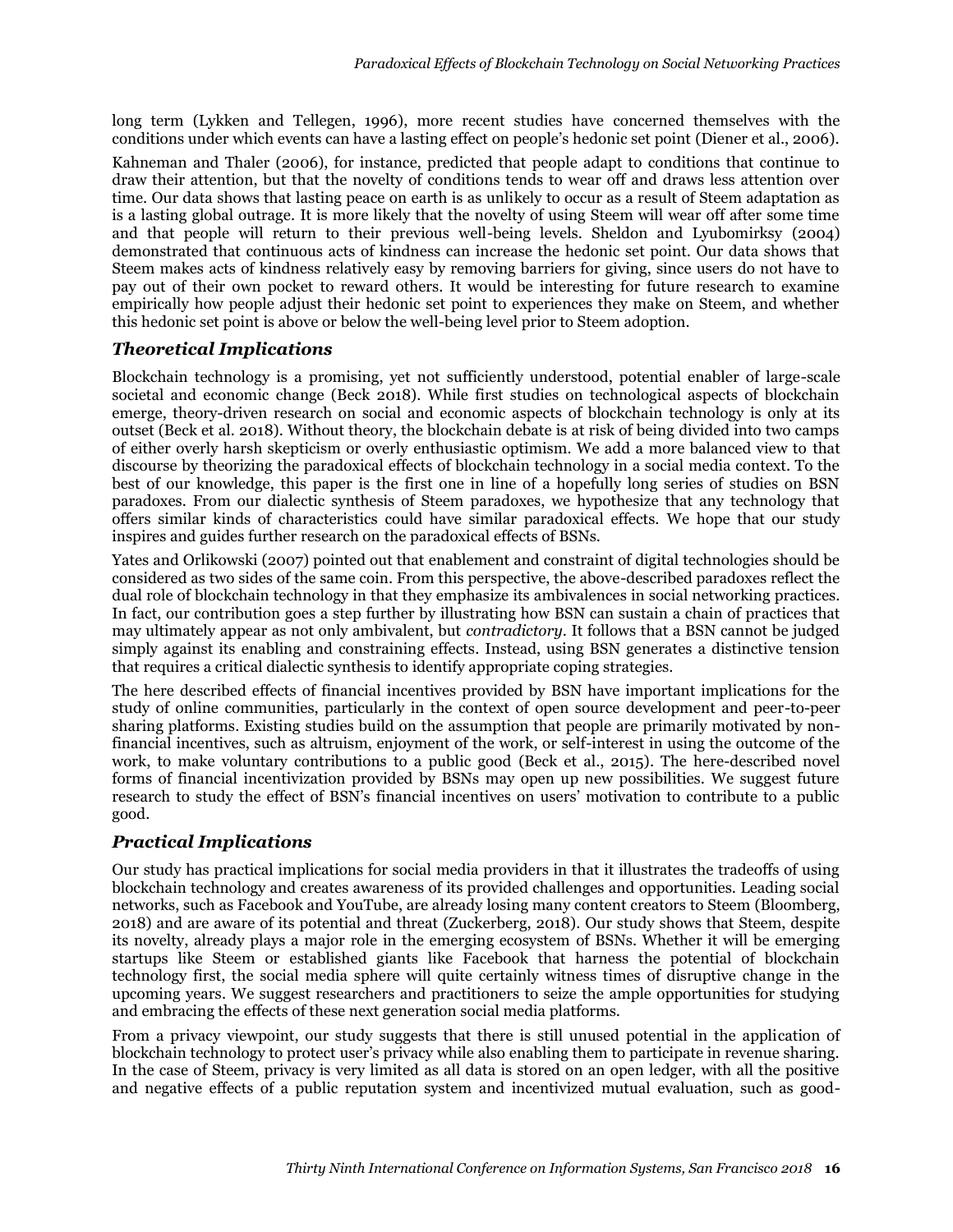mannered behavior, but also a threat of total mutual surveillance. It would be interesting for future research to explore how individuals and organizations adapt to different privacy configurations.

From an economic viewpoint, our study shows that BSNs offer a complementary approach towards decentralized revenue sharing for social media that has the potential to distribute the value of online content more efficiently, more accurately, and less intrusive than centralized revenue sharing models, such as affiliate programs, pay per view models, and content monetization based on advertisement. It would be interesting to see how individuals and organizations adapt to economic mechanisms in different BSNs.

#### *Limitations*

This study explores the social networking practices of users who may arguably be experienced early adopters of Steem but are not necessarily representative of the entire Steem community. We use qualitative methods and inductive theory building to identify and describe the phenomenon. Whereas these insights offer possibilities to improve understanding of the effects of blockchain technology on social networking practices, they only offer initial clues about how to *ideally* support these practices on a large scale. Future behavioral studies may examine how different user groups on Steem and similar kinds of BSN platforms perceive the here identified paradoxical effects in order to identify structured guidance and best practices for blockchain social networking. Future design-oriented studies may also design, develop, and evaluate innovative BSN applications in order to counter some of the challenges identified here.

# **Conclusion**

In this paper, we explore how blockchain technology enables and constrains social networking practices. Through an exploratory qualitative study we show that Steem, as a major BSN, offers an array of enabling and constraining characteristics, taken together, can have paradoxical effects on social networking practices that. In line with Schad et al.'s (2016) definition of paradox, we identify three contradictory yet interrelated ambivalences – namely Freedom and Captivity, Abundance and Scarcity, and Peace and War. By means of dialectic synthesis, and in accordance with Poole and Van de Ven's (1989) propositions, we identify appropriate coping strategies and theorize the paradoxical effects of blockchain technology on social networking practices.

Our contribution offers rich insight into the complex interrelationships between blockchain social networking tools and their effects on the underlying practices. Part of our contribution is to condense these insights in a way that makes them transferable to a broader class of BSNs that share basic assumptions with the one we studied. We hypothesize that any blockchain with similar characteristics as Steem can lead to similar paradoxes that need to be embraced and reconciled, rather than regarded in isolation. This study shows how a careful examination of BSNs, such as Steem, can reveal complex, multifaceted, and contradictory tension. The emerging blockchain economy promises much, though many of the details still need to be determined, as our results on the enabling and constraining effects of BSN illustrated.

We also see great potential in studying the ethics underpinning BSN. For instance, the lack of age restriction and content filters may put vulnerable people at risk. It is also questionable whether the Steem community does, in practice, reflect the values they subscribe to in the white paper (Larimer et al., 2018). Is it really about community building and fairer distribution of value (whatever "fair" means in this context), or does Steem actually (re-)create the already existing divisive capitalist economy where whales take advantage of minnows, hence throwing into question whether such a platform is necessary at all? And what can we learn about the governance of blockchain ecosystems from studying BSN? How could BSN governance reflect societal ethics while also protecting freedom of speech? How should the economic mechanisms underlying BSN be designed to provide sustainable growth while also decentralizing wealth? And how can a BSN enable polite discourse while also allowing to express critical views? We do not claim to have all answers, and this study can only provide in part preliminary answers, but we hope that our study inspires the readers to critically reflect on what we have seen on Steem to figure out an answer for themselves.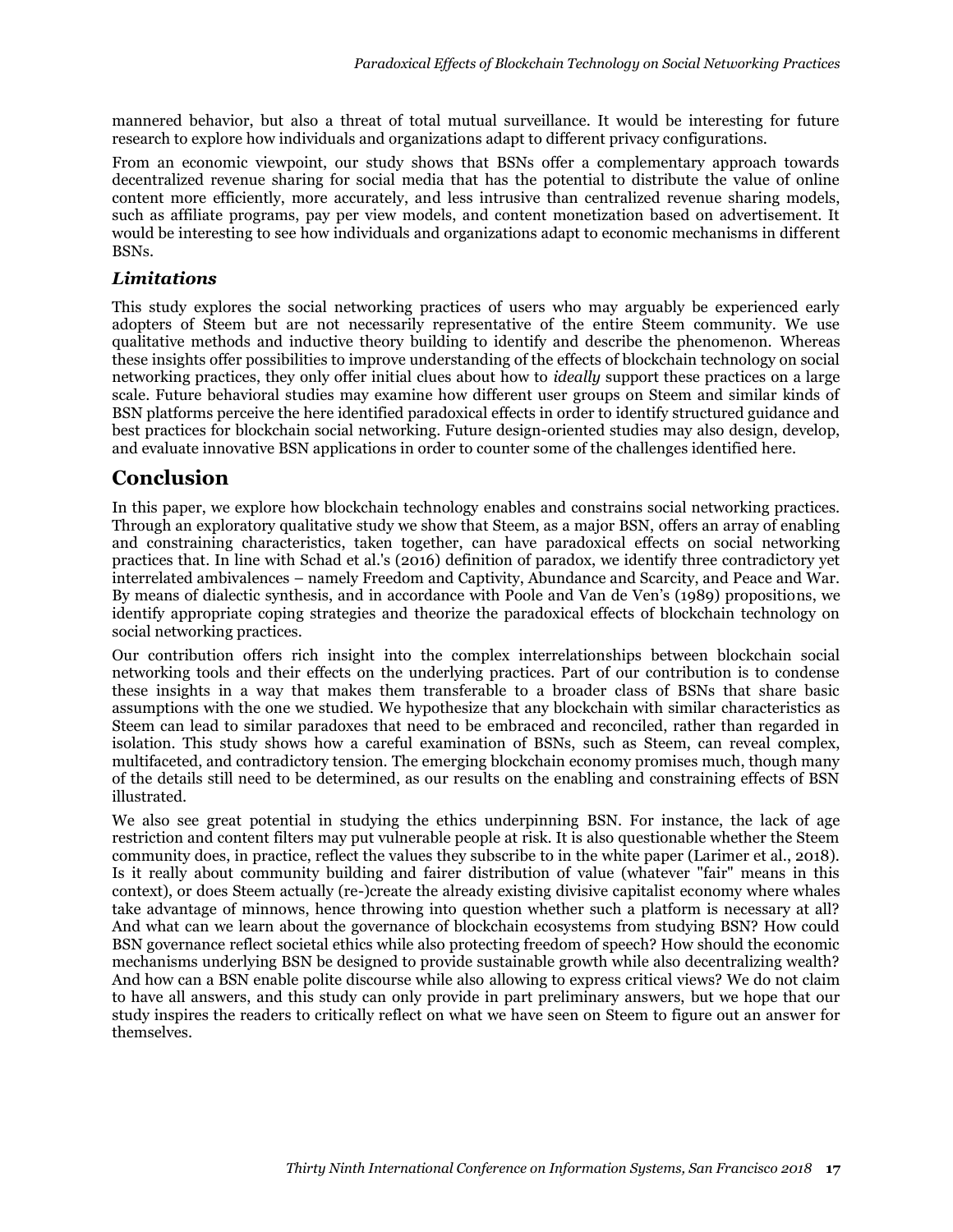## **References**

Beck, R., 2018. Beyond Bitcoin: The Rise of Blockchain World. IEEE Computer 51, 54–58.

- Beck, R., Rai, A., Fischbach, K., Keil, M., 2015. Untangling knowledge creation and knowledge integration in enterprise wikis. Journal of Business Economics. 85, 4, p. 389-420
- Beck, R., Müller-Bloch, C., King, J.L., 2018. Governance in the Blockchain Economy: A Framework and Research Agenda. Forthcoming in: Journal of the Association for Information Systems.
- Benthaus, J., Risius, M., Beck, R., 2016. Social media management strategies for organizational impression management and their effect on public perception. The Journal of Strategic Information Systems 25, 127–139.
- Bloomberg, 2018. YouTube and Facebook Are Losing Creators to Blockchain-Powered Rivals. https://www.bloomberg.com/news/articles/2018-04-10/youtube-and-facebook-are-losing-creators-toblockchain-powered-rivals.
- Brickman, P., 1971. Hedonic relativism and planning the good society. Adaptation-level theory. Academic Press
- Brickman, P., Coates, D., Janoff-Bulman, R., 1978. Lottery winners and accident victims: Is happiness relative? Journal of personality and social psychology 36, 917.
- Ciriello, R.F., Richter, A., Schwabe, G., 2018. The Paradoxical Effects of Digital Artifacts on Innovation Practices. European Journal of Information Systems.
- CNBC, 2018. Apple co-founder Steve Wozniak says he's left Facebook over data collection [WWW Document]. URL https://www.usatoday.com/story/tech/2018/04/08/apple-co-founder-steve-wozniaksays-hes-leaving-facebook/497392002/ (accessed 5.1.18).
- CoinMarketCap, 2018. Steem (STEEM) price, charts, market cap, and other metrics | CoinMarketCap [WWW Document]. URL https://coinmarketcap.com/currencies/steem/ (accessed 5.1.18).
- DeCuir-Gunby, J.T., Marshall, P.L., McCulloch, A.W., 2011. Developing and using a codebook for the analysis of interview data: An example from a professional development research project. Field Methods 23, 136–155.
- Diener, E., Lucas, R.E., Scollon, C.N., 2006. Beyond the hedonic treadmill: revising the adaptation theory of well-being. American psychologist 61, 305.
- Eisenhardt, K.M., 2000. Paradox, spirals, ambivalence: The new language of change and pluralism. Academy of Management Review 25, 703–705.
- Forbes, 2018. Opportunities For Blockchain Based Social Apps [WWW Document]. Forbes. URL https://www.forbes.com/sites/ksamani/2018/04/09/opportunities-for-blockchain-based-social-apps/ (accessed 5.1.18).
- Forbes, 2017a. Facebook Users Posted A Third Less Content In 2016 Than In 2015 [WWW Document]. URL https://www.forbes.com/sites/paularmstrongtech/2017/02/14/facebook-users-posted-a-thirdless-content-in-2016-than-in-2015/#4b37f428776d (accessed 5.1.18).
- Forbes, 2017b. Will Blockchain Reinvent Social Media? [WWW Document]. Forbes. URL https://www.forbes.com/sites/steveolenski/2017/08/09/will-blockchain-reinvent-social-media/ (accessed 5.1.18).
- Gerard, D., 2017. Attack of the 50 foot blockchain: Bitcoin, blockchain, Ethereum & smart contracts. David Gerard.
- Global Wealth Report, C.S., 2013. Global wealth report 2013. Zurich: Crédit Suisse. https://publications.credit-suisse.com/tasks/render/file/?fileID=BCDB1364-A105-0560- 1332EC9100FF5C83.
- Gregory, R.W., Keil, M., Muntermann, J., Mähring, M., 2015. Paradoxes and the Nature of Ambidexterity in IT Transformation Programs. Information Systems Research 26, 57–80.
- Hargrave, T.J., Van de Ven, A.H., 2017. Integrating dialectical and paradox perspectives on managing contradictions in organizations. Organization Studies 38, 319–339.
- Jarvenpaa, S.L., Lang, K.R., 2005. Managing the paradoxes of mobile technology. Information systems management 22, 7–23.
- Kahneman, D., Thaler, R.H., 2006. Anomalies: Utility maximization and experienced utility. Journal of Economic Perspectives 20, 221–234.
- Klein, H.K., Myers, M.D., 1999. A set of principles for conducting and evaluating interpretive field studies in information systems. MIS quarterly 67–93.
- Larimer, D., Scott, N., Zavgorodnev, V., Johnson, B., Calfee, J., Vandeberg, M., 2017. Steem: An incentivized, blockchain-based social media platform. https://www.steem.io/steem-whitepaper.pdf.